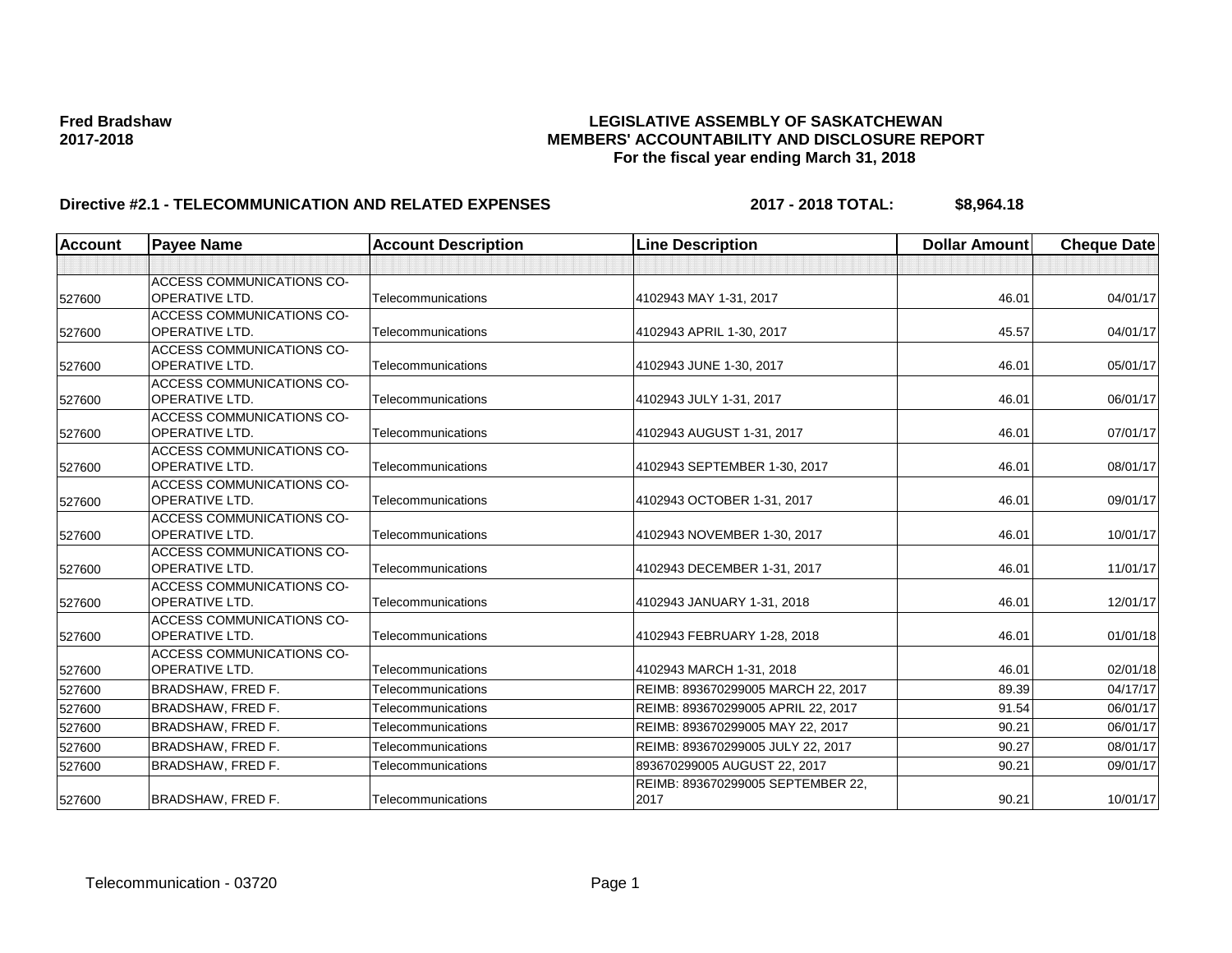### **Fred Bradshaw LEGISLATIVE ASSEMBLY OF SASKATCHEWAN 2017-2018 MEMBERS' ACCOUNTABILITY AND DISCLOSURE REPORT For the fiscal year ending March 31, 2018**

# **Directive #2.1 - TELECOMMUNICATION AND RELATED EXPENSES** 2017 - 2018 TOTAL: \$8,964.18

| <b>Account</b> | <b>Payee Name</b>        | <b>Account Description</b> | <b>Line Description</b>               | <b>Dollar Amount</b> | <b>Cheque Date</b> |
|----------------|--------------------------|----------------------------|---------------------------------------|----------------------|--------------------|
|                |                          |                            |                                       |                      |                    |
| 527600         | <b>BRADSHAW, FRED F.</b> | Telecommunications         | REIMB: 893670299005 OCTOBER 22, 2017  | 90.21                | 11/01/17           |
| 527600         | BRADSHAW, FRED F.        | Telecommunications         | REIMB: 893670299005 JUNE 22, 2017     | 90.29                | 12/01/17           |
| 527600         | <b>BRADSHAW, FRED F.</b> | Telecommunications         | REIMB: 893670299005 NOVEMBER 22, 2017 | 90.21                | 12/01/17           |
| 527600         | <b>BRADSHAW, FRED F.</b> | Telecommunications         | REIMB: 893670299005 JANUARY 22, 2018  | 92.69                | 02/01/18           |
| 527600         | <b>BRADSHAW, FRED F.</b> | Telecommunications         | REIMB: 893670299005 DECEMBER 22, 2017 | 92.43                | 02/01/18           |
| 527600         | <b>BRADSHAW, FRED F.</b> | Telecommunications         | REIMB: 893670299005 FEBRUARY 22, 2018 | 92.79                | 03/01/18           |
| 527600         | <b>BRADSHAW, FRED F.</b> | Telecommunications         | REIMB: 893670299005 MARCH 22, 2018    | 92.79                | 03/22/18           |
| 527600         | <b>SASKTEL</b>           | Telecommunications         | 214136188006 MARCH 29, 2017           | 82.83                | 04/01/17           |
| 527600         | <b>SASKTEL</b>           | Telecommunications         | 893030699009 APRIL 16, 2017           | 332.98               | 05/01/17           |
| 527600         | <b>SASKTEL</b>           | Telecommunications         | 214136188006 APRIL 29, 2017           | 87.50                | 05/01/17           |
| 527600         | <b>SASKTEL</b>           | Telecommunications         | 893030699009 MAY 16, 2017             | 324.98               | 06/01/17           |
| 527600         | <b>SASKTEL</b>           | Telecommunications         | 214136188006 MAY 29, 2017             | 97.85                | 06/01/17           |
| 527600         | <b>SASKTEL</b>           | Telecommunications         | 893030699009 JUNE 16, 2017            | 333.12               | 07/01/17           |
| 527600         | <b>SASKTEL</b>           | Telecommunications         | 214136188006 JULY 29, 2017            | 89.75                | 08/01/17           |
| 527600         | <b>SASKTEL</b>           | Telecommunications         | 893030699009 JULY 16, 2017            | 329.99               | 08/01/17           |
| 527600         | <b>SASKTEL</b>           | Telecommunications         | 214136188006 JUNE 29, 2017            | 99.19                | 08/01/17           |
| 527600         | <b>SASKTEL</b>           | Telecommunications         | 893030699009 AUGUST 16, 2017          | 330.38               | 09/01/17           |
| 527600         | <b>SASKTEL</b>           | Telecommunications         | 214136188006 AUGUST 29, 2017          | 91.70                | 09/01/17           |
| 527600         | <b>SASKTEL</b>           | Telecommunications         | 214136188006 SEPTEMBER 29, 2017       | 89.72                | 10/01/17           |
| 527600         | <b>SASKTEL</b>           | Telecommunications         | 893030699009 SEPTEMBER 16, 2017       | 330.44               | 10/01/17           |
| 527600         | <b>SASKTEL</b>           | Telecommunications         | 893030699009 OCTOBER 16, 2017         | 334.12               | 10/16/17           |
| 527600         | <b>SASKTEL</b>           | Telecommunications         | 214136188006 OCTOBER 29, 2017         | 89.72                | 11/01/17           |
| 527600         | <b>SASKTEL</b>           | Telecommunications         | 893030699009 NOVEMBER 16, 2017        | 329.07               | 11/16/17           |
| 527600         | <b>SASKTEL</b>           | Telecommunications         | 214136188006 NOVEMBER 29, 2017        | 96.46                | 12/01/17           |
| 527600         | <b>SASKTEL</b>           | Telecommunications         | 893030699009 DECEMBER 16, 2017        | 325.21               | 01/01/18           |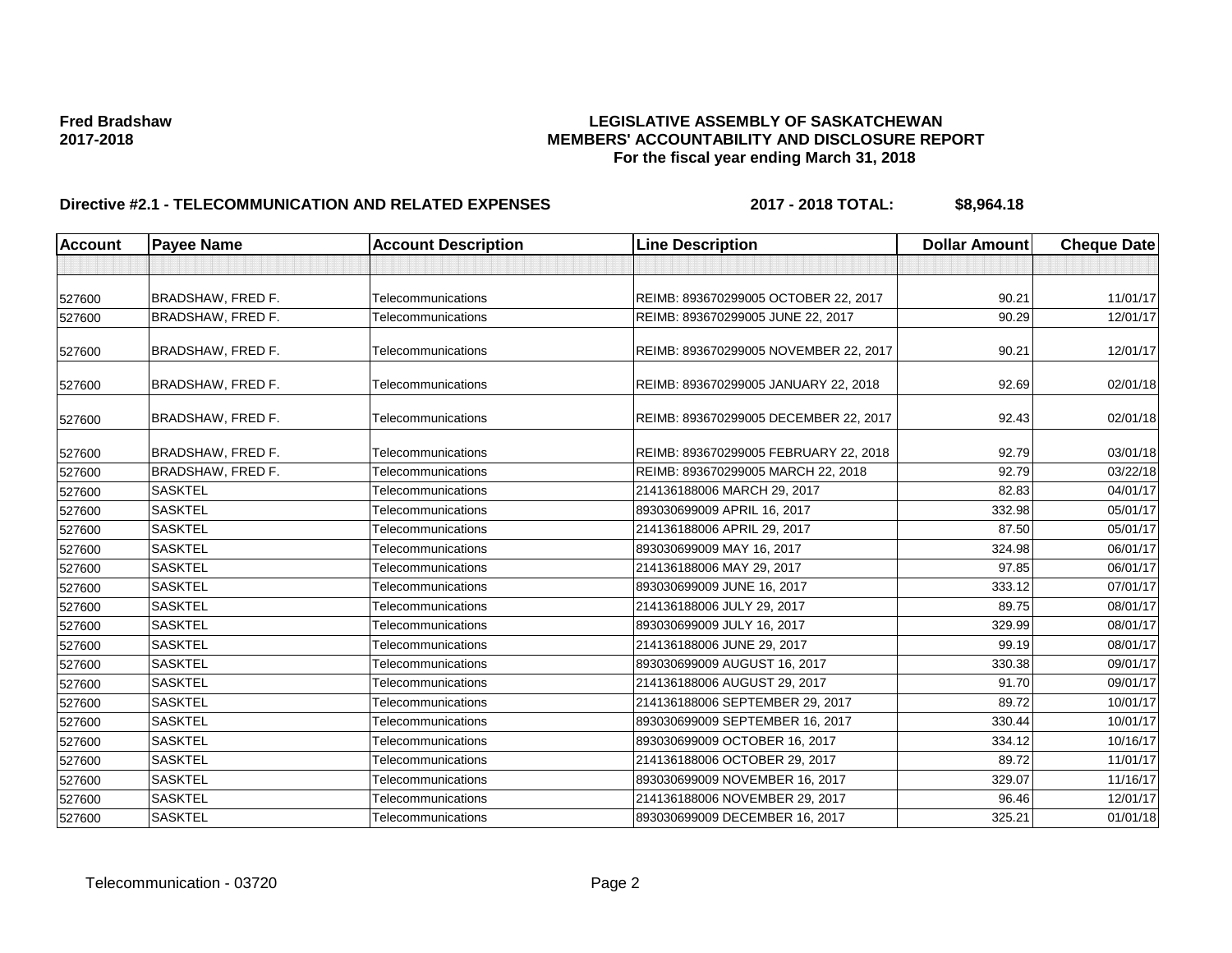### **Fred Bradshaw LEGISLATIVE ASSEMBLY OF SASKATCHEWAN 2017-2018 MEMBERS' ACCOUNTABILITY AND DISCLOSURE REPORT For the fiscal year ending March 31, 2018**

# **Directive #2.1 - TELECOMMUNICATION AND RELATED EXPENSES** 2017 - 2018 TOTAL: \$8,964.18

| <b>Account</b> | <b>Payee Name</b> | <b>Account Description</b> | <b>Line Description</b>          | <b>Dollar Amount</b> | <b>Cheque Date</b> |
|----------------|-------------------|----------------------------|----------------------------------|----------------------|--------------------|
|                |                   |                            |                                  |                      |                    |
| 527600         | <b>SASKTEL</b>    | Telecommunications         | 214136188006 DECEMBER 29, 2017   | 98.68                | 01/01/18           |
| 527600         | <b>SASKTEL</b>    | Telecommunications         | 214136188006 JANUARY 29, 2018    | 91.50                | 02/01/18           |
| 527600         | <b>SASKTEL</b>    | Telecommunications         | 893030699009 JANUARY 16, 2018    | 327.50               | 02/01/18           |
| 527600         | <b>SASKTEL</b>    | Telecommunications         | 893030699009 FEBRUARY 16, 2018   | 332.31               | 02/16/18           |
| 527600         | <b>SASKTEL</b>    | Telecommunications         | 214136188006 FEBRUARY 28, 2018   | 90.40                | 03/01/18           |
| 527600         | <b>SASKTEL</b>    | Telecommunications         | RTV - F. BRADSHAW - PERSONAL USE | (84.50)              | 03/15/18           |
| 527600         | <b>SASKTEL</b>    | Telecommunications         | 893030699009 MARCH 16, 2018      | 326.56               | 03/16/18           |
| 530600         | <b>SASKTEL</b>    | Placement - Tender Ads     | 893030699009 APRIL 16, 2017      | 187.65               | 05/01/17           |
| 530600         | <b>SASKTEL</b>    | Placement - Tender Ads     | 893030699009 MAY 16, 2017        | 187.65               | 06/01/17           |
| 530600         | SASKTEL           | Placement - Tender Ads     | 893030699009 JUNE 16, 2017       | 187.65               | 07/01/17           |
| 530600         | <b>SASKTEL</b>    | Placement - Tender Ads     | 893030699009 JULY 16, 2017       | 187.65               | 08/01/17           |
| 530600         | <b>SASKTEL</b>    | Placement - Tender Ads     | 893030699009 AUGUST 16, 2017     | 187.65               | 09/01/17           |
| 530600         | <b>SASKTEL</b>    | Placement - Tender Ads     | 893030699009 SEPTEMBER 16, 2017  | 187.65               | 10/01/17           |
| 530600         | SASKTEL           | Placement - Tender Ads     | 893030699009 OCTOBER 16, 2017    | 187.65               | 10/16/17           |
| 530600         | <b>SASKTEL</b>    | Placement - Tender Ads     | 893030699009 NOVEMBER 16, 2017   | 187.65               | 11/16/17           |
| 530600         | <b>SASKTEL</b>    | Placement - Tender Ads     | 893030699009 DECEMBER 16, 2017   | 187.65               | 01/01/18           |
| 530600         | <b>SASKTEL</b>    | Placement - Tender Ads     | 893030699009 JANUARY 16, 2018    | 187.65               | 02/01/18           |
| 530600         | <b>SASKTEL</b>    | Placement - Tender Ads     | 893030699009 FEBRUARY 16, 2018   | 187.65               | 02/16/18           |
| 530600         | <b>SASKTEL</b>    | Placement - Tender Ads     | 893030699009 MARCH 16, 2018      | 187.65               | 03/16/18           |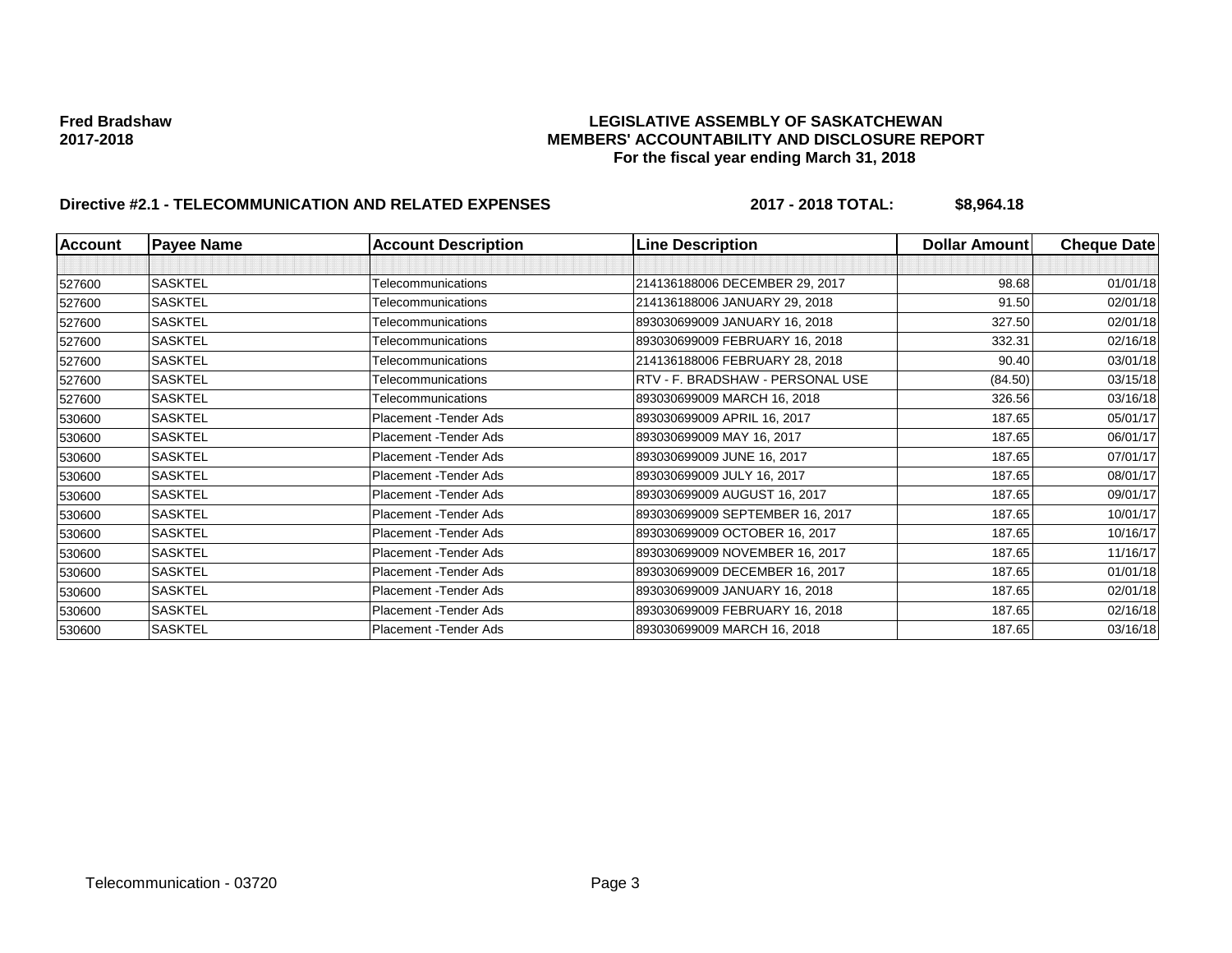### **LEGISLATIVE ASSEMBLY OF SASKATCHEWAN MEMBERS' ACCOUNTABILITY AND DISCLOSURE REPORT For the fiscal year ending March 31, 2018**

# **Directive #3.1 - MLA TRAVEL AND LIVING EXPENSES 2017 - 2018 TOTAL: \$39,105.47**

| <b>Account</b> | <b>Payee Name</b>        | <b>Account Description</b>  | <b>Line Description</b>                                  | <b>Dollar Amount</b> | <b>Cheque Date</b> |
|----------------|--------------------------|-----------------------------|----------------------------------------------------------|----------------------|--------------------|
|                |                          |                             |                                                          |                      |                    |
| 541900         | BRADSHAW. FRED F.        | <b>Elected Rep - Travel</b> | MLA TRAVEL APRIL 2-24, 2017                              | 1,845.28             | 05/02/17           |
| 541900         | <b>BRADSHAW, FRED F.</b> | <b>Elected Rep - Travel</b> | MLA TRAVEL APRIL 25-30, 2017                             | 660.75               | 05/02/17           |
|                |                          |                             | APRIL 2017 MLA REGINA                                    |                      |                    |
| 541900         | <b>BRADSHAW, FRED F.</b> | <b>Elected Rep - Travel</b> | <b>ACCOMMODATION</b>                                     | 1,500.00             | 05/02/17           |
| 541900         | <b>BRADSHAW, FRED F.</b> | <b>Elected Rep - Travel</b> | MLA TRAVEL MAY 1-17, 2017                                | 1,196.60             | 06/05/17           |
| 541900         | <b>BRADSHAW, FRED F.</b> | <b>Elected Rep - Travel</b> | MAY 2017 MLA REGINA ACCOMMODATION                        | 1,550.00             | 06/05/17           |
| 541900         | <b>BRADSHAW, FRED F.</b> | <b>Elected Rep - Travel</b> | MLA TRAVEL MAY 18-31, 2017                               | 567.70               | 06/05/17           |
| 541900         | <b>BRADSHAW, FRED F.</b> | <b>Elected Rep - Travel</b> | MLA TRAVEL JUNE 1-25, 2017                               | 1,832.15             | 07/07/17           |
| 541900         | <b>BRADSHAW, FRED F.</b> | <b>Elected Rep - Travel</b> | JUNE 2017 MLA REGINA<br><b>ACCOMMODATION</b>             | 1,500.00             | 07/11/17           |
| 541900         | <b>BRADSHAW, FRED F.</b> | Elected Rep - Travel        | MLA TRAVEL JULY 1-31, 2017                               | 1,281.65             | 08/01/17           |
| 541900         | <b>BRADSHAW, FRED F.</b> | <b>Elected Rep - Travel</b> | JULY 2017 MLA REGINA<br><b>ACCOMMODATION</b>             | 1,550.00             | 08/08/17           |
| 541900         | <b>BRADSHAW, FRED F.</b> | <b>Elected Rep - Travel</b> | MLA TRAVEL: AUGUST 2017                                  | 970.48               | 09/01/17           |
| 541900         | BRADSHAW, FRED F.        | <b>Elected Rep - Travel</b> | AUGUST REGINA ACCOMMODATION                              | 1,550.00             | 09/01/17           |
| 541900         | <b>BRADSHAW, FRED F.</b> | Elected Rep - Travel        | MLA TRAVEL SEPTEMBER 3-29, 2017                          | 1,396.65             | 10/02/17           |
| 541900         | <b>BRADSHAW, FRED F.</b> | <b>Elected Rep - Travel</b> | SEPTEMBER 2017 MLA REGINA<br><b>ACCOMMODATIONS</b>       | 1,500.00             | 10/10/17           |
| 541900         | <b>BRADSHAW, FRED F.</b> | <b>Elected Rep - Travel</b> | OCTOBER 2017 MLA REGINA<br><b>ACCOMMODATIONS</b>         | 1,550.00             | 11/01/17           |
| 541900         | <b>BRADSHAW, FRED F.</b> | <b>Elected Rep - Travel</b> | MLA TRAVEL OCTOBER 3-31, 2017                            | 994.55               | 11/01/17           |
| 541900         | <b>BRADSHAW, FRED F.</b> | <b>Elected Rep - Travel</b> | NOVEMBER 2017 MLA REGINA<br><b>ACCOMMODATIONS</b>        | 1,500.00             | 12/04/17           |
| 541900         | BRADSHAW, FRED F.        | <b>Elected Rep - Travel</b> | MLA TRAVEL NOVEMBER 1-23, 2017                           | 1,802.00             | 12/04/17           |
| 541900         | <b>BRADSHAW, FRED F.</b> | <b>Elected Rep - Travel</b> | MLA TRAVEL NOVEMBER 27-30, 2017                          | 536.10               | 12/04/17           |
| 541900         | <b>BRADSHAW, FRED F.</b> | Elected Rep - Travel        | MLA TRAVEL DECEMBER 1-14, 2017                           | 1,963.85             | 12/15/17           |
| 541900         | <b>BRADSHAW, FRED F.</b> | <b>Elected Rep - Travel</b> | MLA TRAVEL DECEMBER 19-29, 2017                          | 253.00               | 01/02/18           |
| 541900         | <b>BRADSHAW, FRED F.</b> | <b>Elected Rep - Travel</b> | <b>DECEMBER 2017 MLA REGINA</b><br><b>ACCOMMODATIONS</b> | 1,550.00             | 01/03/18           |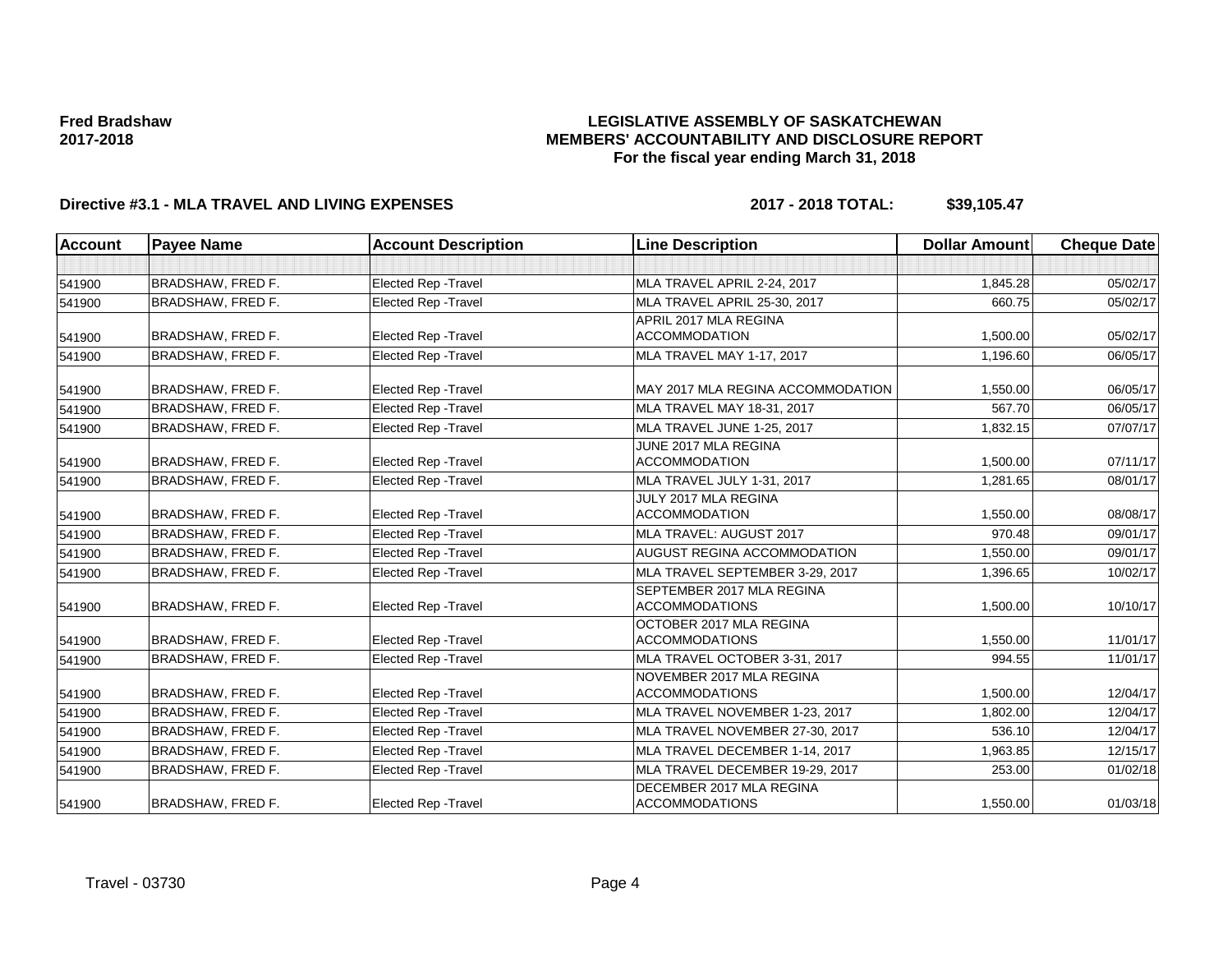#### **LEGISLATIVE ASSEMBLY OF SASKATCHEWAN MEMBERS' ACCOUNTABILITY AND DISCLOSURE REPORT For the fiscal year ending March 31, 2018**

# **Directive #3.1 - MLA TRAVEL AND LIVING EXPENSES 2017 - 2018 TOTAL: \$39,105.47**

| <b>Account</b> | <b>Payee Name</b>        | <b>Account Description</b>  | <b>Line Description</b>         | <b>Dollar Amountl</b> | <b>Cheque Date</b> |
|----------------|--------------------------|-----------------------------|---------------------------------|-----------------------|--------------------|
|                |                          |                             |                                 |                       |                    |
|                |                          |                             | JANUARY 2018 MLA REGINA         |                       |                    |
| 541900         | <b>BRADSHAW, FRED F.</b> | Elected Rep - Travel        | <b>ACCOMMODATIONS</b>           | 1,550.00              | 02/06/18           |
| 541900         | <b>BRADSHAW, FRED F.</b> | Elected Rep - Travel        | MLA TRAVEL JANUARY 2-31, 2018   | 2.119.80              | 02/06/18           |
| 541900         | <b>BRADSHAW, FRED F.</b> | Elected Rep - Travel        | MLA TRAVEL FEBRUARY 1-26, 2018  | 2.042.43              | 03/01/18           |
| 541900         | <b>BRADSHAW, FRED F.</b> | Elected Rep - Travel        | MLA TRAVEL FEBRUARY 27-28, 2018 | 143.08                | 03/01/18           |
|                |                          |                             | FEBRUARY 2018 MLA REGINA        |                       |                    |
| 541900         | <b>BRADSHAW, FRED F.</b> | Elected Rep - Travel        | <b>ACCOMMODATION</b>            | 1,400.00              | 03/12/18           |
| 541900         | <b>BRADSHAW, FRED F.</b> | Elected Rep - Travel        | MLA TRAVEL MARCH 6-29, 2018     | 1.249.40              | 03/31/18           |
|                |                          |                             | MARCH 2018 MLA REGINA           |                       |                    |
| 541900         | BRADSHAW, FRED F.        | <b>Elected Rep - Travel</b> | <b>ACCOMMODATIONS</b>           | 1,550.00              | 03/31/18           |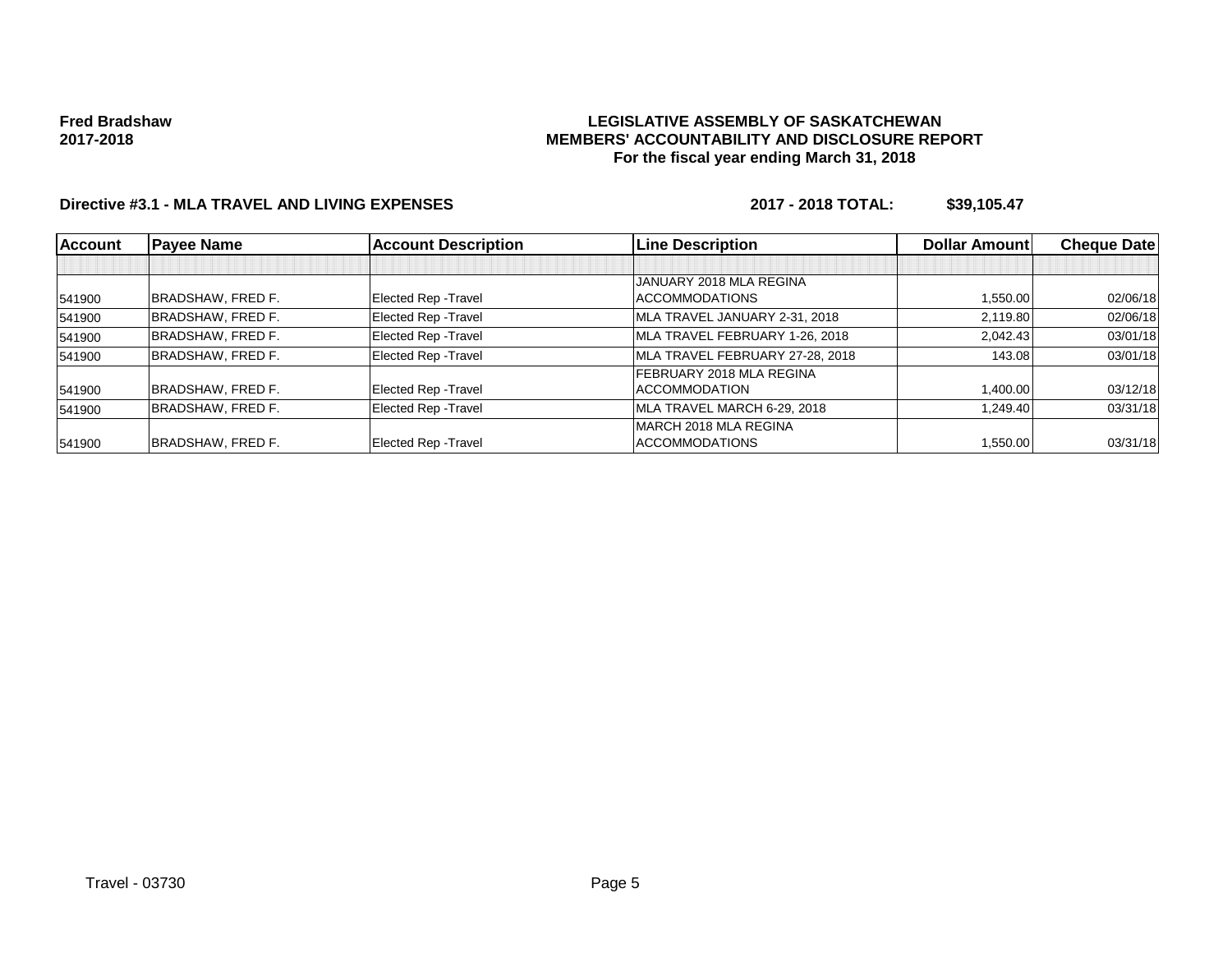### **LEGISLATIVE ASSEMBLY OF SASKATCHEWAN MEMBERS' ACCOUNTABILITY AND DISCLOSURE REPORT For the fiscal year ending March 31, 2018**

| <b>Account</b> | <b>Payee Name</b>       | <b>Account Description</b>                | <b>Line Description</b>            | <b>Dollar Amount</b> | <b>Cheque Date</b> |
|----------------|-------------------------|-------------------------------------------|------------------------------------|----------------------|--------------------|
|                |                         |                                           |                                    |                      |                    |
| 522000         | HUDSON BAY, TOWN OF     | Rent of Ground, Buildings and Other Space | APRIL 2017 MLA OFFICE RENT         | 87.40                | 04/05/17           |
| 522000         | HUDSON BAY, TOWN OF     | Rent of Ground, Buildings and Other Space | MAY 2017 MLA OFFICE RENT           | 87.40                | 05/02/17           |
| 522000         | HUDSON BAY, TOWN OF     | Rent of Ground, Buildings and Other Space | JUNE 2017 MLA OFFICE RENT          | 87.40                | 07/01/17           |
| 522000         | HUDSON BAY, TOWN OF     | Rent of Ground, Buildings and Other Space | JULY 2017 MLA OFFICE RENT          | 87.40                | 07/04/17           |
| 522000         | HUDSON BAY, TOWN OF     | Rent of Ground, Buildings and Other Space | <b>AUGUST 2017 MLA OFFICE RENT</b> | 87.40                | 08/09/17           |
| 522000         | HUDSON BAY, TOWN OF     | Rent of Ground, Buildings and Other Space | SEPTEMBER OFFICE RENT              | 87.40                | 09/01/17           |
| 522000         | HUDSON BAY, TOWN OF     | Rent of Ground, Buildings and Other Space | OCTOBER 2017 MLA OFFICE RENT       | 87.40                | 10/03/17           |
| 522000         | HUDSON BAY, TOWN OF     | Rent of Ground, Buildings and Other Space | NOVEMBER 2017 MLA OFFICE RENT      | 87.40                | 11/06/17           |
| 522000         | HUDSON BAY, TOWN OF     | Rent of Ground, Buildings and Other Space | DECEMBER 2017 MLA OFFICE RENT      | 87.40                | 12/05/17           |
| 522000         | HUDSON BAY, TOWN OF     | Rent of Ground, Buildings and Other Space | JANUARY 2018 MLA OFFICE RENT       | 89.15                | 01/15/18           |
| 522000         | HUDSON BAY, TOWN OF     | Rent of Ground, Buildings and Other Space | FEBRUARY 2018 MLA OFFICE RENT      | 89.15                | 02/06/18           |
| 522000         | HUDSON BAY, TOWN OF     | Rent of Ground, Buildings and Other Space | MARCH 2018 MLA OFFICE RENT         | 89.15                | 03/07/18           |
| 522000         | <b>STEWART, MELINDA</b> | Rent of Ground, Buildings and Other Space | APRIL CONSTITUENCY OFFICE RENT     | 900.00               | 04/01/17           |
| 522000         | <b>STEWART, MELINDA</b> | Rent of Ground, Buildings and Other Space | MAY 2017 MLA OFFICE RENT           | 900.00               | 04/24/17           |
| 522000         | <b>STEWART, MELINDA</b> | Rent of Ground, Buildings and Other Space | JUNE 2017 MLA OFFICE RENT          | 900.00               | 05/24/17           |
| 522000         | <b>STEWART, MELINDA</b> | Rent of Ground, Buildings and Other Space | JULY 2017 MLA OFFICE RENT          | 900.00               | 06/23/17           |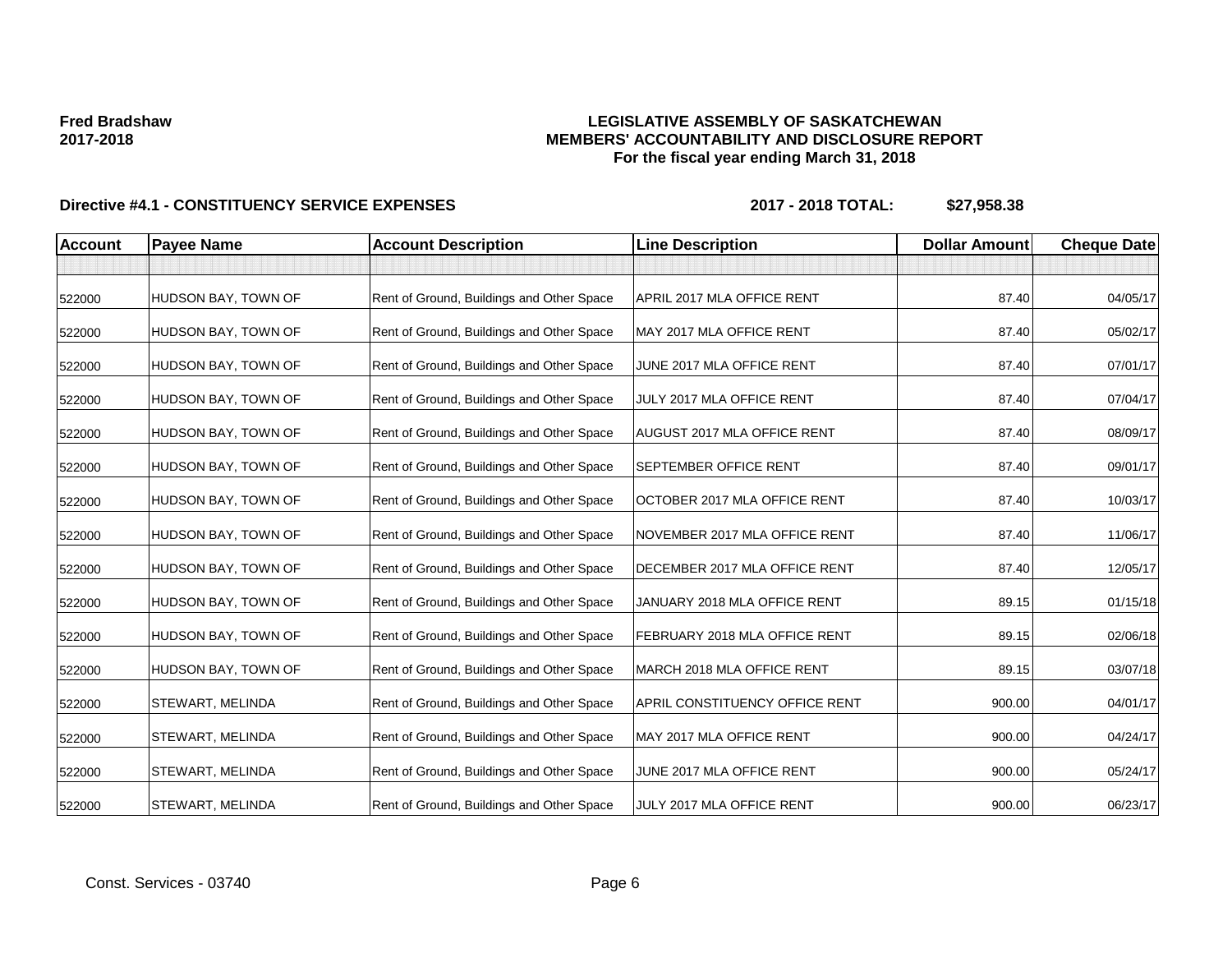### **LEGISLATIVE ASSEMBLY OF SASKATCHEWAN MEMBERS' ACCOUNTABILITY AND DISCLOSURE REPORT For the fiscal year ending March 31, 2018**

| <b>Account</b> | <b>Payee Name</b>                                   | <b>Account Description</b>                | <b>Line Description</b>                  | <b>Dollar Amount</b> | <b>Cheque Date</b> |
|----------------|-----------------------------------------------------|-------------------------------------------|------------------------------------------|----------------------|--------------------|
|                |                                                     |                                           |                                          |                      |                    |
| 522000         | <b>STEWART, MELINDA</b>                             | Rent of Ground, Buildings and Other Space | AUGUST 2017 MLA OFFICE RENT              | 900.00               | 07/19/17           |
| 522000         | STEWART, MELINDA                                    | Rent of Ground, Buildings and Other Space | SEPTEMBER 2017 MLA OFFICE RENT           | 900.00               | 08/22/17           |
| 522000         | STEWART, MELINDA                                    | Rent of Ground, Buildings and Other Space | OCTOBER 2017 MLA OFFICE RENT             | 900.00               | 09/20/17           |
| 522000         | <b>STEWART, MELINDA</b>                             | Rent of Ground, Buildings and Other Space | NOVEMBER 2017 MLA OFFICE RENT            | 900.00               | 10/13/17           |
| 522000         | <b>STEWART, MELINDA</b>                             | Rent of Ground, Buildings and Other Space | DECEMBER 2017 MLA OFFICE RENT            | 900.00               | 11/15/17           |
| 522000         | STEWART, MELINDA                                    | Rent of Ground, Buildings and Other Space | JANUARY 2018 MLA OFFICE RENT             | 900.00               | 01/01/18           |
| 522000         | STEWART, MELINDA                                    | Rent of Ground, Buildings and Other Space | FEBRUARY 2018 MLA OFFICE RENT            | 900.00               | 01/24/18           |
| 522000         | STEWART, MELINDA                                    | Rent of Ground, Buildings and Other Space | MARCH 2018 MLA OFFICE RENT               | 900.00               | 02/08/18           |
| 522200         | MINISTER OF FINANCE-MINISTRY<br>OF CENTRAL SERVICES | Rent of Photocopiers                      | PHOTOCOPIER SERVICE FEES FOR 2017-<br>18 | 100.00               | 11/14/17           |
| 522200         | <b>TOSHIBA BUSINESS SOLUTIONS</b>                   | <b>Rent of Photocopiers</b>               | <b>COPIER CHARGES</b>                    | 116.50               | 04/01/17           |
| 522200         | TOSHIBA BUSINESS SOLUTIONS                          | Rent of Photocopiers                      | <b>COPIER CHARGES</b>                    | 117.51               | 05/01/17           |
| 522200         | TOSHIBA BUSINESS SOLUTIONS                          | Rent of Photocopiers                      | <b>COPIER CHARGES</b>                    | 117.34               | 06/01/17           |
| 522200         | TOSHIBA BUSINESS SOLUTIONS                          | Rent of Photocopiers                      | <b>COPIER CHARGES</b>                    | 94.36                | 08/01/17           |
| 522200         | TOSHIBA BUSINESS SOLUTIONS                          | Rent of Photocopiers                      | <b>COPIER CHARGES</b>                    | 93.57                | 09/01/17           |
| 522200         | TOSHIBA BUSINESS SOLUTIONS                          | Rent of Photocopiers                      | <b>COPIER CHARGES</b>                    | 93.36                | 09/01/17           |
| 522200         | TOSHIBA BUSINESS SOLUTIONS                          | Rent of Photocopiers                      | <b>COPIER CHARGES</b>                    | 94.17                | 10/01/17           |
| 522200         | TOSHIBA BUSINESS SOLUTIONS                          | Rent of Photocopiers                      | <b>COPIER CHARGES</b>                    | 93.81                | 11/01/17           |
| 522200         | TOSHIBA BUSINESS SOLUTIONS                          | Rent of Photocopiers                      | <b>COPIER CHARGES</b>                    | 93.58                | 12/01/17           |
| 522200         | TOSHIBA BUSINESS SOLUTIONS                          | Rent of Photocopiers                      | <b>COPIER CHARGES</b>                    | 93.48                | 01/01/18           |
| 522200         | TOSHIBA BUSINESS SOLUTIONS                          | Rent of Photocopiers                      | <b>COPIER CHARGES</b>                    | 93.66                | 03/01/18           |
| 522200         | TOSHIBA BUSINESS SOLUTIONS                          | Rent of Photocopiers                      | <b>COPIER CHARGES</b>                    | 95.35                | 03/23/18           |
| 522500         | CARROT RIVER AGENCIES LTD.                          | <b>Insurance Premiums</b>                 | OFFICE INSURANCE C70058536-4             | 514.10               | 12/01/17           |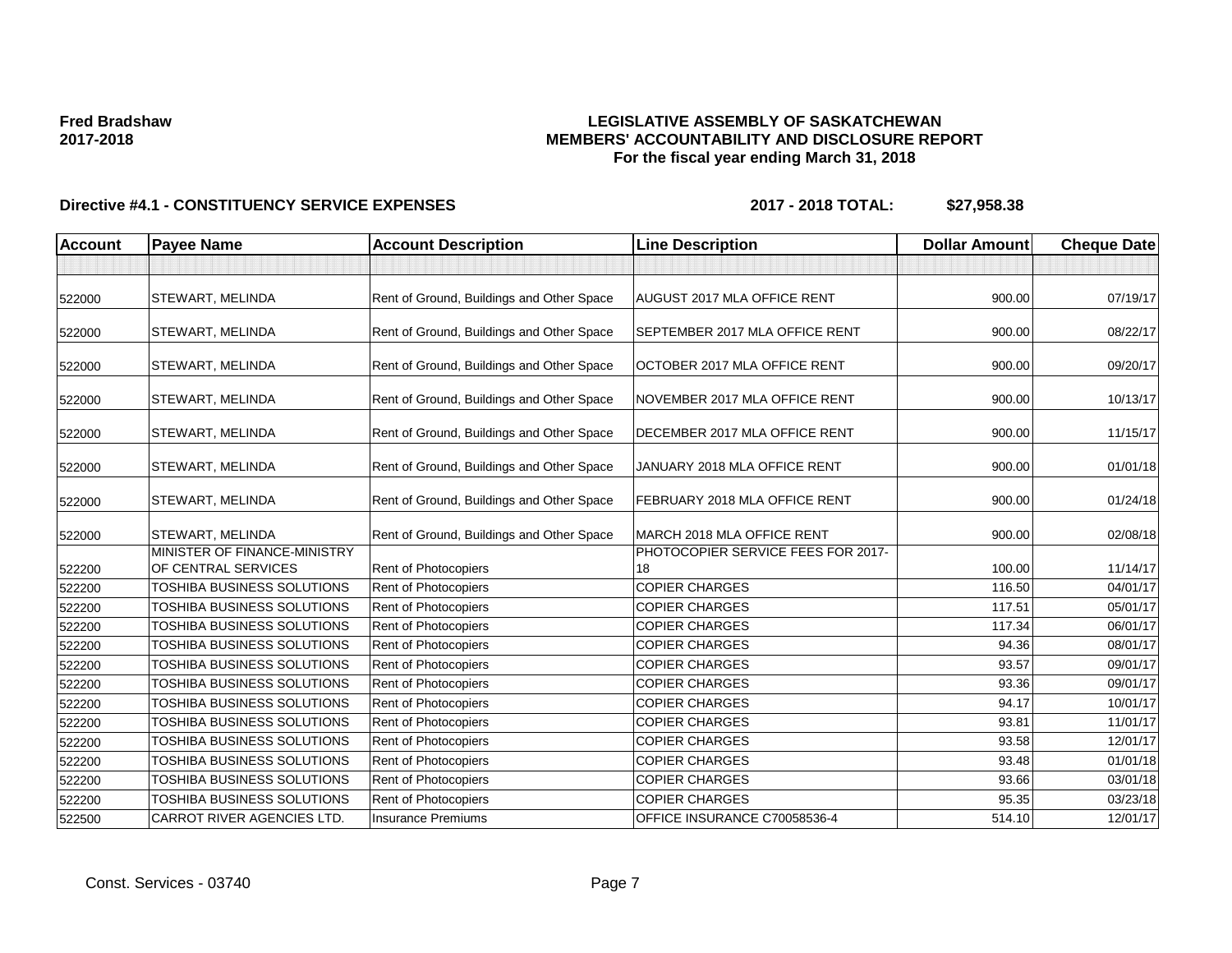### **LEGISLATIVE ASSEMBLY OF SASKATCHEWAN MEMBERS' ACCOUNTABILITY AND DISCLOSURE REPORT For the fiscal year ending March 31, 2018**

| <b>Account</b> | <b>Payee Name</b>                              | <b>Account Description</b>           | <b>Line Description</b>        | <b>Dollar Amount</b> | <b>Cheque Date</b> |
|----------------|------------------------------------------------|--------------------------------------|--------------------------------|----------------------|--------------------|
|                |                                                |                                      |                                |                      |                    |
| 525000         | BRADSHAW, FRED F.                              | Postal, Courier, Freight and Related | <b>REIMB: POSTAGE</b>          | 89.25                | 06/01/17           |
| 525000         | <b>BRADSHAW, FRED F.</b>                       | Postal, Courier, Freight and Related | <b>REIMB: POSTAGE</b>          | 11.04                | 10/02/17           |
| 525000         | <b>BRADSHAW, FRED F.</b>                       | Postal, Courier, Freight and Related | <b>REIMB: POSTAGE</b>          | 89.25                | 12/12/17           |
| 525000         | <b>JUNCTION REVIEW</b>                         | Postal, Courier, Freight and Related | 1 YR SUBSCRIPTION RENEWAL      | 90.00                | 05/01/17           |
| 528000         | <b>BR COMPUTERS</b>                            | <b>Support Services</b>              | SECURITY SOFTWARE&TECH SUPPORT | 47.70                | 09/01/17           |
| 530300         | <b>MARU GROUP CANADA INC.</b>                  | Primary Research/Focus group         | AD HOC CONSULTING - NO GST     | 607.15               | 07/01/17           |
| 530300         | <b>MARU GROUP CANADA INC.</b>                  | Primary Research/Focus group         | AD HOC CONSULTING - NO GST     | 646.74               | 01/01/18           |
| 530300         | <b>MARU GROUP CANADA INC.</b>                  | Primary Research/Focus group         | AD HOC CONSULTING - NO GST     | 632.97               | 03/01/18           |
| 530500         | <b>BRADSHAW, FRED F.</b>                       | Media Placement                      | <b>REIMB: ADVERTISING</b>      | 30.00                | 08/01/17           |
| 530500         | BROADCASTING STATION CFMQ-<br><b>FM</b>        | Media Placement                      | <b>ADVERTISING</b>             | 100.00               | 04/01/17           |
| 530500         | BROADCASTING STATION CFMQ-<br><b>FM</b>        | Media Placement                      | <b>ADVERTISING</b>             | 100.00               | 05/01/17           |
| 530500         | <b>BROADCASTING STATION CFMQ-</b><br><b>FM</b> | Media Placement                      | <b>ADVERTISING</b>             | 100.00               | 06/01/17           |
| 530500         | <b>BROADCASTING STATION CFMQ-</b><br><b>FM</b> | Media Placement                      | <b>ADVERTISING</b>             | 100.00               | 07/01/17           |
| 530500         | <b>BROADCASTING STATION CFMQ-</b><br><b>FM</b> | Media Placement                      | <b>ADVERTISING</b>             | 100.00               | 08/01/17           |
| 530500         | <b>BROADCASTING STATION CFMQ-</b><br><b>FM</b> | Media Placement                      | <b>ADVERTISING</b>             | 100.00               | 09/01/17           |
| 530500         | BROADCASTING STATION CFMQ-<br><b>FM</b>        | Media Placement                      | <b>ADVERTISING</b>             | 100.00               | 10/01/17           |
| 530500         | <b>BROADCASTING STATION CFMQ-</b><br><b>FM</b> | Media Placement                      | <b>ADVERTISING</b>             | 100.00               | 11/01/17           |
| 530500         | BROADCASTING STATION CFMQ-<br><b>FM</b>        | Media Placement                      | <b>ADVERTISING</b>             | 100.00               | 12/01/17           |
| 530500         | <b>BROADCASTING STATION CFMQ-</b><br><b>FM</b> | Media Placement                      | <b>ADVERTISING</b>             | 110.00               | 01/01/18           |
| 530500         | <b>BROADCASTING STATION CFMQ-</b><br><b>FM</b> | Media Placement                      | <b>ADVERTISING</b>             | 100.00               | 02/01/18           |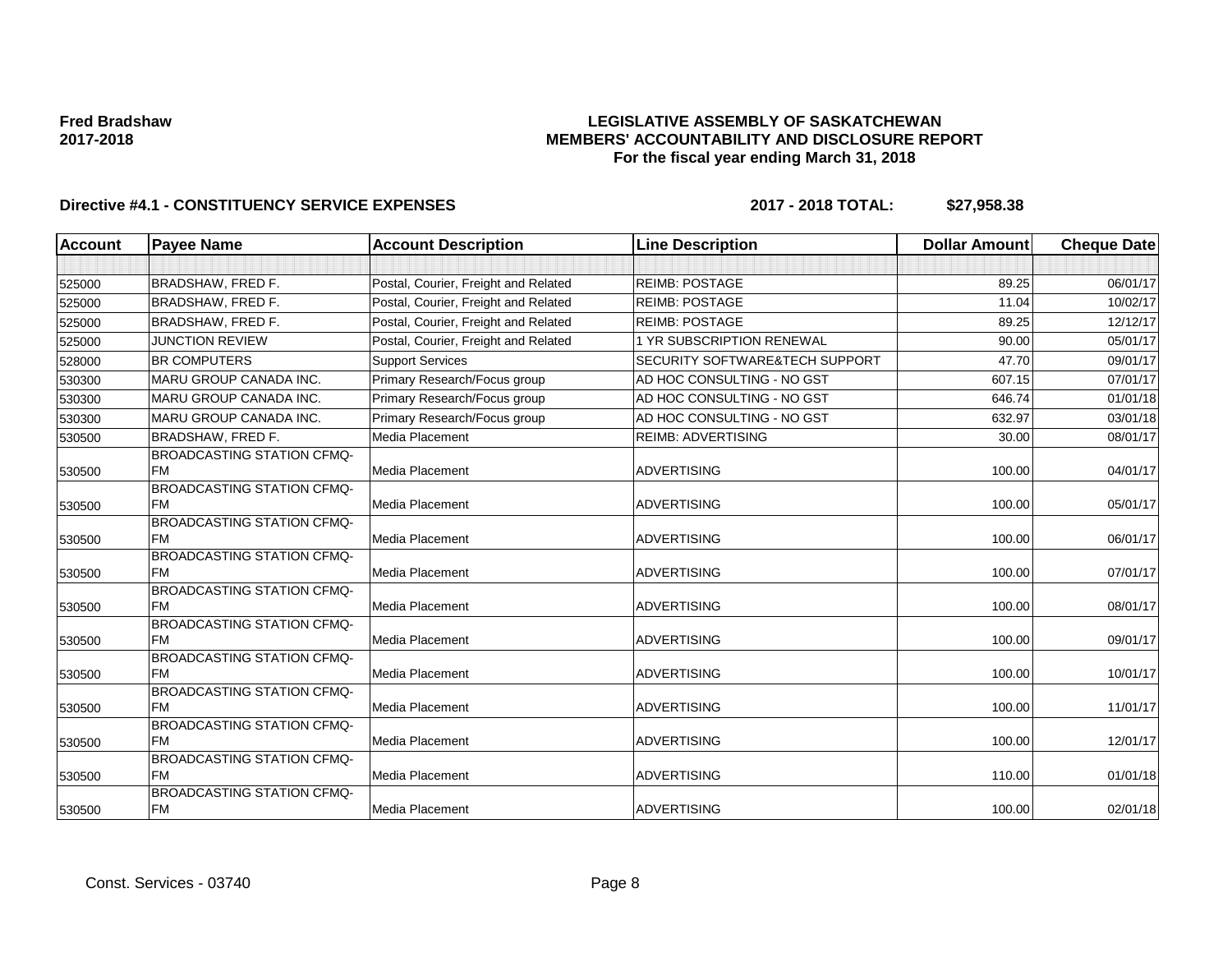### **LEGISLATIVE ASSEMBLY OF SASKATCHEWAN MEMBERS' ACCOUNTABILITY AND DISCLOSURE REPORT For the fiscal year ending March 31, 2018**

| <b>Account</b> | <b>Payee Name</b>                       | <b>Account Description</b> | <b>Line Description</b>     | <b>Dollar Amount</b> | <b>Cheque Date</b> |
|----------------|-----------------------------------------|----------------------------|-----------------------------|----------------------|--------------------|
|                |                                         |                            |                             |                      |                    |
|                | <b>BROADCASTING STATION CFMQ-</b>       |                            |                             |                      |                    |
| 530500         | <b>FM</b>                               | <b>Media Placement</b>     | <b>ADVERTISING</b>          | 100.00               | 03/01/18           |
|                | <b>BROADCASTING STATION CJNE-</b>       |                            |                             |                      |                    |
| 530500         | <b>FM</b>                               | <b>Media Placement</b>     | <b>ADVERTISING</b>          | 75.00                | 09/01/17           |
|                | <b>BROADCASTING STATION CJNE-</b>       |                            |                             |                      |                    |
| 530500         | <b>FM</b>                               | Media Placement            | <b>ADVERTISING</b>          | 100.00               | 11/01/17           |
|                | <b>BROADCASTING STATION CJNE-</b>       |                            |                             |                      |                    |
| 530500         | <b>FM</b>                               | Media Placement            | <b>ADVERTISING</b>          | 225.00               | 01/01/18           |
| 530500         | <b>FABMAR COMMUNICATIONS LTD</b>        | <b>Media Placement</b>     | <b>ADVERTISING - NO GST</b> | 52.16                | 03/01/18           |
| 530500         | <b>FABMAR COMMUNICATIONS LTD</b>        | <b>Media Placement</b>     | ADVERTISING - NO GST        | 52.16                | 03/01/18           |
|                | <b>GOLDEN WEST BROADCASTING</b>         |                            |                             |                      |                    |
| 530500         | LTD.                                    | <b>Media Placement</b>     | <b>ADVERTISING</b>          | 66.98                | 03/01/18           |
|                | <b>GOLDEN WEST BROADCASTING</b><br>LTD. |                            | ADVERTISING - NO GST        |                      |                    |
| 530500         | <b>GOLDEN WEST BROADCASTING</b>         | Media Placement            |                             | 80.37                | 03/01/18           |
| 530500         | LTD.                                    | <b>Media Placement</b>     | <b>ADVERTISING - NO GST</b> | 34.23                | 03/01/18           |
|                | HARVARD BROADCASTING INC.               | <b>Media Placement</b>     | <b>ADVERTISING</b>          | 159.70               | 03/01/18           |
| 530500         | <b>JIM PATTISON BROADCAST</b>           |                            |                             |                      |                    |
| 530500         | <b>GROUP</b>                            | Media Placement            | <b>ADVERTISING</b>          | 115.40               | 01/01/18           |
|                | <b>JIM PATTISON BROADCAST</b>           |                            |                             |                      |                    |
| 530500         | <b>GROUP</b>                            | <b>Media Placement</b>     | <b>ADVERTISING</b>          | 230.80               | 02/01/18           |
|                | <b>JIM PATTISON BROADCAST</b>           |                            |                             |                      |                    |
| 530500         | <b>GROUP</b>                            | <b>Media Placement</b>     | <b>ADVERTISING</b>          | 72.14                | 03/01/18           |
|                | <b>JIM PATTISON BROADCAST</b>           |                            |                             |                      |                    |
| 530500         | <b>GROUP</b>                            | Media Placement            | <b>ADVERTISING</b>          | 230.80               | 03/01/18           |
|                | <b>JIM PATTISON BROADCAST</b>           |                            |                             |                      |                    |
| 530500         | <b>GROUP</b>                            | <b>Media Placement</b>     | <b>ADVERTISING</b>          | 69.07                | 03/01/18           |
|                | <b>JIM PATTISON BROADCAST</b>           |                            |                             |                      |                    |
| 530500         | <b>GROUP</b>                            | <b>Media Placement</b>     | <b>ADVERTISING</b>          | 230.80               | 03/25/18           |
| 530500         | <b>JUNCTION REVIEW</b>                  | <b>Media Placement</b>     | <b>ADVERTISING</b>          | 64.00                | 06/01/17           |
| 530500         | <b>JUNCTION REVIEW</b>                  | Media Placement            | <b>ADVERTISING</b>          | 64.00                | 06/01/17           |
| 530500         | <b>JUNCTION REVIEW</b>                  | Media Placement            | <b>ADVERTISING</b>          | 80.00                | 07/01/17           |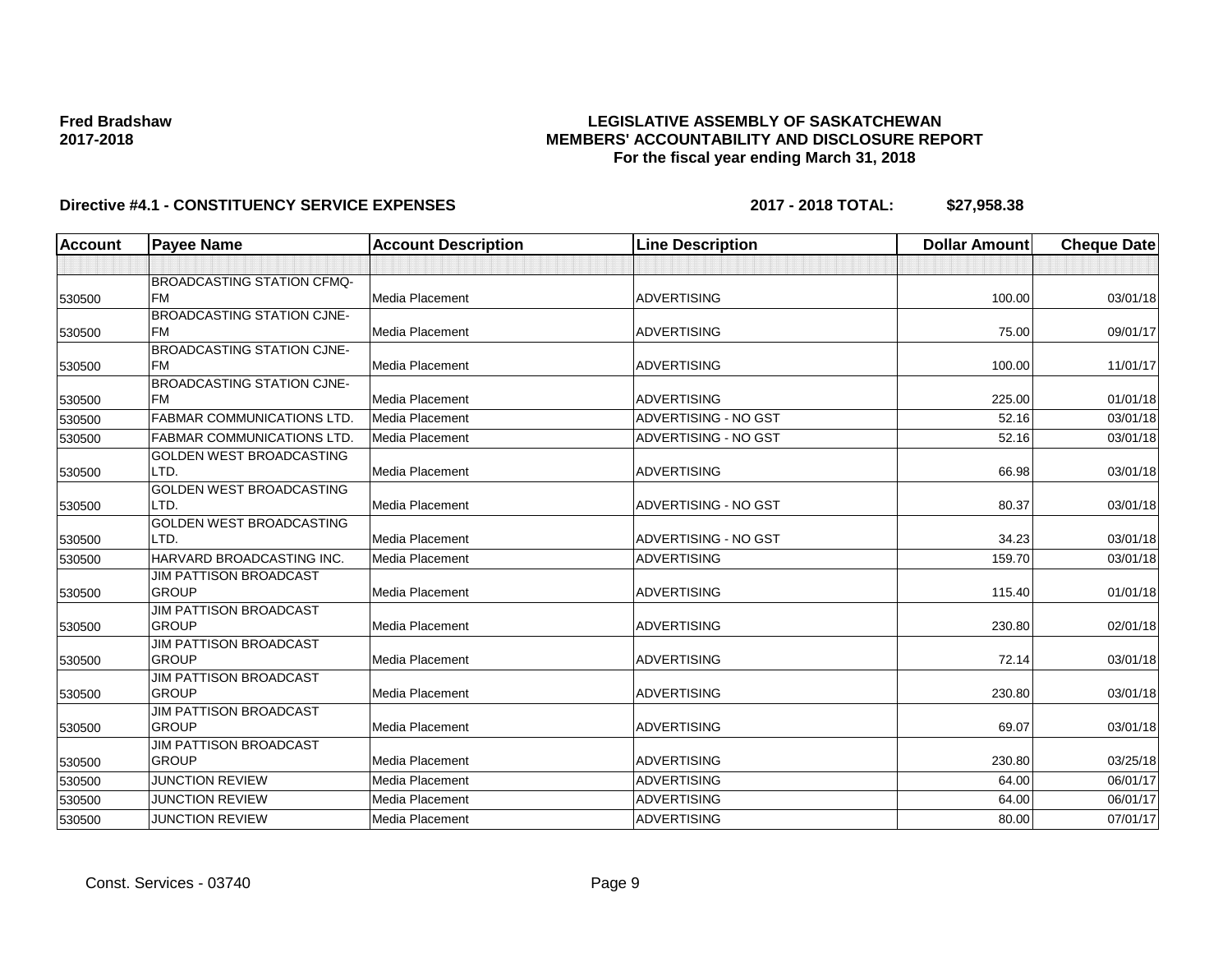### **LEGISLATIVE ASSEMBLY OF SASKATCHEWAN MEMBERS' ACCOUNTABILITY AND DISCLOSURE REPORT For the fiscal year ending March 31, 2018**

| <b>Account</b> | <b>Payee Name</b>                                  | <b>Account Description</b> | <b>Line Description</b> | <b>Dollar Amount</b> | <b>Cheque Date</b> |
|----------------|----------------------------------------------------|----------------------------|-------------------------|----------------------|--------------------|
|                |                                                    |                            |                         |                      |                    |
| 530500         | <b>JUNCTION REVIEW</b>                             | Media Placement            | <b>ADVERTISING</b>      | 64.00                | 08/01/17           |
| 530500         | <b>JUNCTION REVIEW</b>                             | Media Placement            | <b>ADVERTISING</b>      | 25.00                | 09/01/17           |
| 530500         | <b>JUNCTION REVIEW</b>                             | Media Placement            | <b>ADVERTISING</b>      | 64.00                | 09/01/17           |
| 530500         | <b>JUNCTION REVIEW</b>                             | Media Placement            | <b>ADVERTISING</b>      | 64.00                | 09/01/17           |
| 530500         | <b>JUNCTION REVIEW</b>                             | Media Placement            | <b>ADVERTISING</b>      | 64.00                | 10/01/17           |
| 530500         | <b>JUNCTION REVIEW</b>                             | <b>Media Placement</b>     | <b>ADVERTISING</b>      | 64.00                | 11/01/17           |
| 530500         | <b>JUNCTION REVIEW</b>                             | <b>Media Placement</b>     | <b>ADVERTISING</b>      | 80.00                | 12/01/17           |
| 530500         | <b>JUNCTION REVIEW</b>                             | Media Placement            | <b>ADVERTISING</b>      | 48.00                | 01/01/18           |
| 530500         | <b>JUNCTION REVIEW</b>                             | Media Placement            | <b>ADVERTISING</b>      | 63.00                | 01/01/18           |
| 530500         | <b>JUNCTION REVIEW</b>                             | Media Placement            | <b>ADVERTISING</b>      | 25.20                | 01/01/18           |
| 530500         | <b>JUNCTION REVIEW</b>                             | Media Placement            | <b>ADVERTISING</b>      | 64.00                | 02/01/18           |
| 530500         | <b>JUNCTION REVIEW</b>                             | <b>Media Placement</b>     | <b>ADVERTISING</b>      | 64.00                | 03/01/18           |
| 530500         | <b>JUNCTION REVIEW</b>                             | Media Placement            | <b>ADVERTISING</b>      | 80.00                | 03/19/18           |
| 530500         | <b>JUNCTION REVIEW</b>                             | Media Placement            | <b>ADVERTISING</b>      | 49.35                | 03/26/18           |
| 530500         | KILLARNEY PRINTING INC.                            | <b>Media Placement</b>     | <b>ADVERTISING</b>      | 414.75               | 06/01/17           |
| 530500         | PASQUIA GOLF COURSE                                | Media Placement            | <b>ADVERTISING</b>      | 150.00               | 06/16/17           |
| 530500         | <b>PNG PRAIRIE NEWSPAPER GROUP Media Placement</b> |                            | <b>ADVERTISING</b>      | 36.25                | 05/01/17           |
| 530500         | <b>PNG PRAIRIE NEWSPAPER GROUP Media Placement</b> |                            | <b>ADVERTISING</b>      | 54.00                | 05/01/17           |
| 530500         | <b>PNG PRAIRIE NEWSPAPER GROUP Media Placement</b> |                            | <b>ADVERTISING</b>      | 31.00                | 05/01/17           |
| 530500         | <b>PNG PRAIRIE NEWSPAPER GROUP Media Placement</b> |                            | <b>ADVERTISING</b>      | 60.00                | 07/01/17           |
| 530500         | <b>PNG PRAIRIE NEWSPAPER GROUP Media Placement</b> |                            | <b>ADVERTISING</b>      | 38.50                | 07/01/17           |
| 530500         | <b>PNG PRAIRIE NEWSPAPER GROUP Media Placement</b> |                            | <b>ADVERTISING</b>      | 38.50                | 07/01/17           |
| 530500         | PNG PRAIRIE NEWSPAPER GROUP Media Placement        |                            | <b>ADVERTISING</b>      | 60.00                | 07/01/17           |
| 530500         | <b>PNG PRAIRIE NEWSPAPER GROUP Media Placement</b> |                            | <b>ADVERTISING</b>      | 38.50                | 07/01/17           |
| 530500         | <b>PNG PRAIRIE NEWSPAPER GROUP Media Placement</b> |                            | <b>ADVERTISING</b>      | 36.25                | 07/01/17           |
| 530500         | <b>PNG PRAIRIE NEWSPAPER GROUP Media Placement</b> |                            | <b>ADVERTISING</b>      | 60.00                | 07/01/17           |
| 530500         | <b>PNG PRAIRIE NEWSPAPER GROUP Media Placement</b> |                            | <b>ADVERTISING</b>      | 36.25                | 07/01/17           |
| 530500         | <b>PNG PRAIRIE NEWSPAPER GROUP Media Placement</b> |                            | <b>ADVERTISING</b>      | 38.50                | 07/01/17           |
| 530500         | PNG PRAIRIE NEWSPAPER GROUP   Media Placement      |                            | <b>ADVERTISING</b>      | 45.00                | 08/01/17           |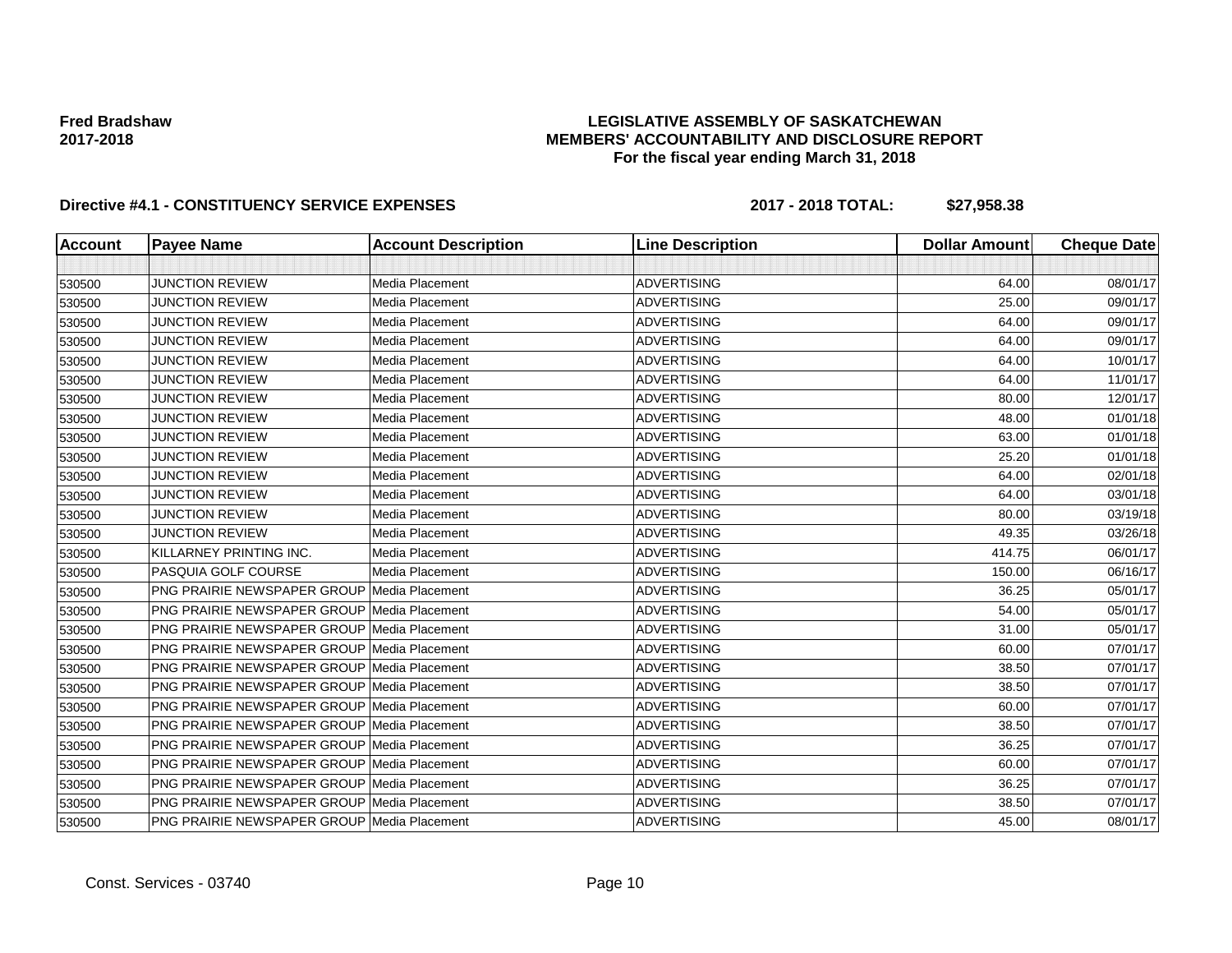### **LEGISLATIVE ASSEMBLY OF SASKATCHEWAN MEMBERS' ACCOUNTABILITY AND DISCLOSURE REPORT For the fiscal year ending March 31, 2018**

| Account | <b>Payee Name</b>                                  | <b>Account Description</b> | <b>Line Description</b> | <b>Dollar Amount</b> | <b>Cheque Date</b> |
|---------|----------------------------------------------------|----------------------------|-------------------------|----------------------|--------------------|
|         |                                                    |                            |                         |                      |                    |
| 530500  | <b>PNG PRAIRIE NEWSPAPER GROUP Media Placement</b> |                            | <b>ADVERTISING</b>      | 36.25                | 08/01/17           |
| 530500  | <b>PNG PRAIRIE NEWSPAPER GROUP Media Placement</b> |                            | <b>ADVERTISING</b>      | 36.25                | 10/01/17           |
| 530500  | <b>PNG PRAIRIE NEWSPAPER GROUP Media Placement</b> |                            | <b>ADVERTISING</b>      | 36.25                | 10/01/17           |
| 530500  | <b>PNG PRAIRIE NEWSPAPER GROUP Media Placement</b> |                            | <b>ADVERTISING</b>      | 32.00                | 10/01/17           |
| 530500  | <b>PNG PRAIRIE NEWSPAPER GROUP Media Placement</b> |                            | <b>ADVERTISING</b>      | 60.00                | 10/01/17           |
| 530500  | <b>PNG PRAIRIE NEWSPAPER GROUP Media Placement</b> |                            | <b>ADVERTISING</b>      | 36.25                | 10/01/17           |
| 530500  | <b>PNG PRAIRIE NEWSPAPER GROUP Media Placement</b> |                            | <b>ADVERTISING</b>      | 50.00                | 10/01/17           |
| 530500  | <b>PNG PRAIRIE NEWSPAPER GROUP Media Placement</b> |                            | <b>ADVERTISING</b>      | 55.00                | 11/01/17           |
| 530500  | <b>PNG PRAIRIE NEWSPAPER GROUP Media Placement</b> |                            | <b>ADVERTISING</b>      | 36.25                | 11/01/17           |
| 530500  | PNG PRAIRIE NEWSPAPER GROUP Media Placement        |                            | <b>ADVERTISING</b>      | 31.00                | 11/01/17           |
| 530500  | <b>PNG PRAIRIE NEWSPAPER GROUP Media Placement</b> |                            | <b>ADVERTISING</b>      | 60.00                | 11/01/17           |
| 530500  | PNG PRAIRIE NEWSPAPER GROUP Media Placement        |                            | <b>ADVERTISING</b>      | 31.00                | 12/01/17           |
| 530500  | <b>PNG PRAIRIE NEWSPAPER GROUP Media Placement</b> |                            | <b>ADVERTISING</b>      | 56.00                | 12/01/17           |
| 530500  | <b>PNG PRAIRIE NEWSPAPER GROUP Media Placement</b> |                            | <b>ADVERTISING</b>      | 36.25                | 01/01/18           |
| 530500  | <b>PNG PRAIRIE NEWSPAPER GROUP Media Placement</b> |                            | <b>ADVERTISING</b>      | 60.00                | 01/01/18           |
| 530500  | <b>PNG PRAIRIE NEWSPAPER GROUP Media Placement</b> |                            | <b>ADVERTISING</b>      | 36.25                | 02/01/18           |
| 530500  | <b>PNG PRAIRIE NEWSPAPER GROUP Media Placement</b> |                            | <b>ADVERTISING</b>      | 36.25                | 03/01/18           |
| 530500  | <b>PNG PRAIRIE NEWSPAPER GROUP Media Placement</b> |                            | <b>ADVERTISING</b>      | 65.00                | 03/31/18           |
| 530500  | <b>PNG PRAIRIE NEWSPAPER GROUP Media Placement</b> |                            | <b>ADVERTISING</b>      | 36.25                | 03/31/18           |
| 530500  | POSTMEDIA NETWORK INC.                             | <b>Media Placement</b>     | <b>ADVERTISING</b>      | 25.00                | 04/15/17           |
| 530500  | POSTMEDIA NETWORK INC.                             | <b>Media Placement</b>     | <b>ADVERTISING</b>      | 50.00                | 05/01/17           |
| 530500  | POSTMEDIA NETWORK INC.                             | Media Placement            | <b>ADVERTISING</b>      | 45.00                | 05/01/17           |
| 530500  | POSTMEDIA NETWORK INC.                             | Media Placement            | <b>ADVERTISING</b>      | 60.00                | 05/01/17           |
| 530500  | POSTMEDIA NETWORK INC.                             | Media Placement            | <b>ADVERTISING</b>      | 25.00                | 05/01/17           |
| 530500  | POSTMEDIA NETWORK INC.                             | Media Placement            | <b>ADVERTISING</b>      | 112.50               | 05/01/17           |
| 530500  | POSTMEDIA NETWORK INC.                             | <b>Media Placement</b>     | <b>ADVERTISING</b>      | 25.00                | 05/06/17           |
| 530500  | POSTMEDIA NETWORK INC.                             | Media Placement            | <b>ADVERTISING</b>      | 42.00                | 05/13/17           |
| 530500  | POSTMEDIA NETWORK INC.                             | Media Placement            | <b>ADVERTISING</b>      | 45.00                | 05/20/17           |
| 530500  | POSTMEDIA NETWORK INC.                             | Media Placement            | <b>ADVERTISING</b>      | 50.00                | 06/03/17           |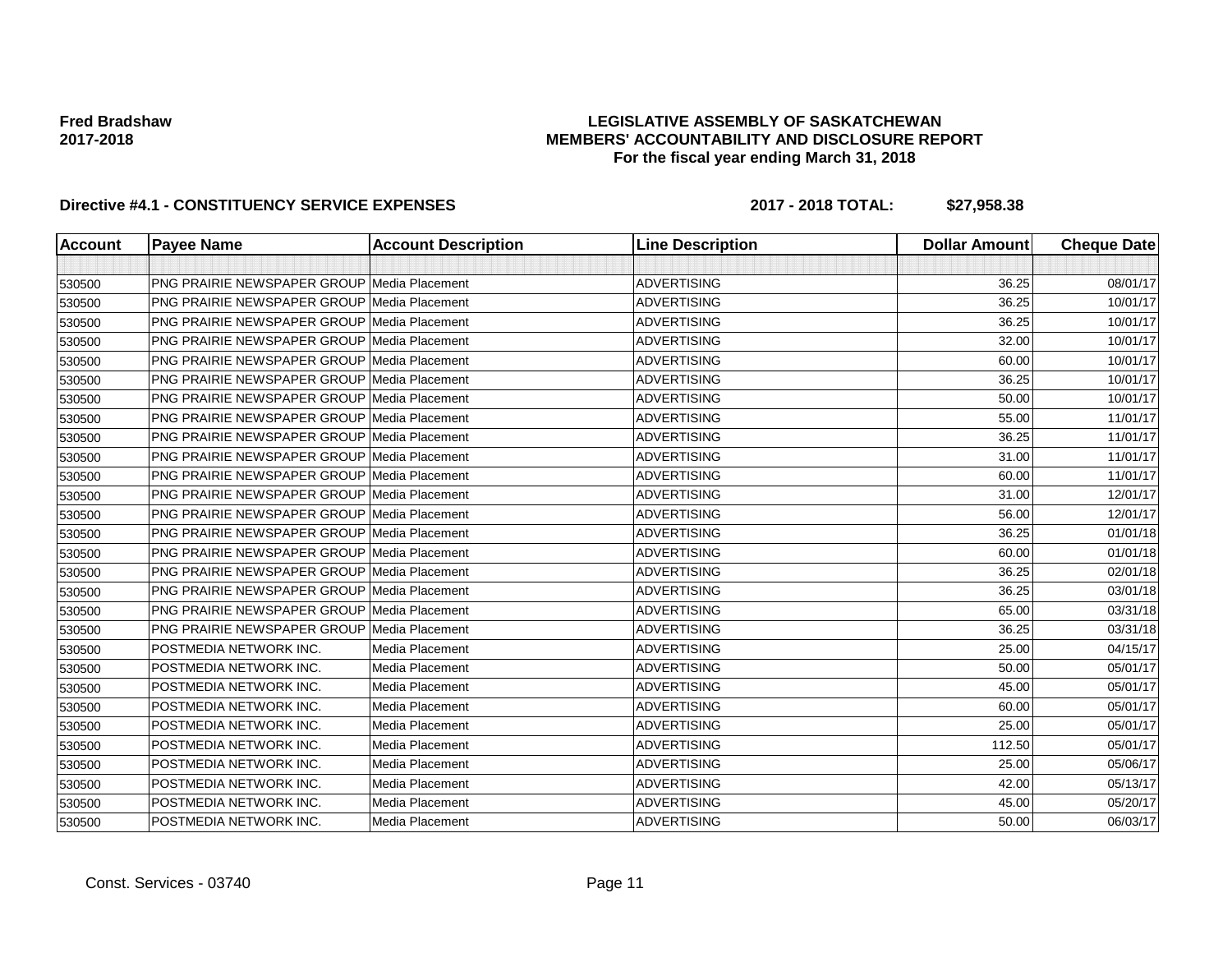#### **LEGISLATIVE ASSEMBLY OF SASKATCHEWAN MEMBERS' ACCOUNTABILITY AND DISCLOSURE REPORT For the fiscal year ending March 31, 2018**

| <b>Account</b> | <b>Payee Name</b>      | <b>Account Description</b> | <b>Line Description</b> | <b>Dollar Amount</b> | <b>Cheque Date</b> |
|----------------|------------------------|----------------------------|-------------------------|----------------------|--------------------|
|                |                        |                            |                         |                      |                    |
| 530500         | POSTMEDIA NETWORK INC. | Media Placement            | <b>ADVERTISING</b>      | 45.00                | 06/10/17           |
| 530500         | POSTMEDIA NETWORK INC. | Media Placement            | <b>ADVERTISING</b>      | 48.00                | 06/10/17           |
| 530500         | POSTMEDIA NETWORK INC. | <b>Media Placement</b>     | <b>ADVERTISING</b>      | 136.00               | 07/01/17           |
| 530500         | POSTMEDIA NETWORK INC. | Media Placement            | <b>ADVERTISING</b>      | 75.00                | 07/01/17           |
| 530500         | POSTMEDIA NETWORK INC. | <b>Media Placement</b>     | <b>ADVERTISING</b>      | 45.00                | 07/01/17           |
| 530500         | POSTMEDIA NETWORK INC. | Media Placement            | <b>ADVERTISING</b>      | 45.00                | 07/01/17           |
| 530500         | POSTMEDIA NETWORK INC. | Media Placement            | <b>ADVERTISING</b>      | 100.00               | 08/12/17           |
| 530500         | POSTMEDIA NETWORK INC. | <b>Media Placement</b>     | <b>ADVERTISING</b>      | 114.00               | 09/01/17           |
| 530500         | POSTMEDIA NETWORK INC. | Media Placement            | <b>ADVERTISING</b>      | 25.00                | 09/01/17           |
| 530500         | POSTMEDIA NETWORK INC. | Media Placement            | <b>ADVERTISING</b>      | 50.00                | 09/01/17           |
| 530500         | POSTMEDIA NETWORK INC. | Media Placement            | <b>ADVERTISING</b>      | 45.00                | 09/01/17           |
| 530500         | POSTMEDIA NETWORK INC. | Media Placement            | <b>ADVERTISING</b>      | 25.00                | 09/01/17           |
| 530500         | POSTMEDIA NETWORK INC. | <b>Media Placement</b>     | <b>ADVERTISING</b>      | 112.50               | 09/01/17           |
| 530500         | POSTMEDIA NETWORK INC. | Media Placement            | <b>ADVERTISING</b>      | 50.00                | 09/01/17           |
| 530500         | POSTMEDIA NETWORK INC. | Media Placement            | <b>ADVERTISING</b>      | 25.00                | 09/01/17           |
| 530500         | POSTMEDIA NETWORK INC. | Media Placement            | <b>ADVERTISING</b>      | 178.00               | 09/01/17           |
| 530500         | POSTMEDIA NETWORK INC. | Media Placement            | <b>ADVERTISING</b>      | 114.00               | 09/01/17           |
| 530500         | POSTMEDIA NETWORK INC. | Media Placement            | <b>ADVERTISING</b>      | 50.00                | 09/01/17           |
| 530500         | POSTMEDIA NETWORK INC. | <b>Media Placement</b>     | <b>ADVERTISING</b>      | 40.00                | 09/09/17           |
| 530500         | POSTMEDIA NETWORK INC. | Media Placement            | <b>ADVERTISING</b>      | 65.00                | 09/09/17           |
| 530500         | POSTMEDIA NETWORK INC. | <b>Media Placement</b>     | <b>ADVERTISING</b>      | 40.00                | 09/16/17           |
| 530500         | POSTMEDIA NETWORK INC. | Media Placement            | <b>ADVERTISING</b>      | 50.00                | 10/01/17           |
| 530500         | POSTMEDIA NETWORK INC. | Media Placement            | <b>ADVERTISING</b>      | 40.00                | 10/01/17           |
| 530500         | POSTMEDIA NETWORK INC. | Media Placement            | <b>ADVERTISING</b>      | 25.00                | 10/01/17           |
| 530500         | POSTMEDIA NETWORK INC. | Media Placement            | <b>ADVERTISING</b>      | 40.00                | 10/07/17           |
| 530500         | POSTMEDIA NETWORK INC. | <b>Media Placement</b>     | <b>ADVERTISING</b>      | 50.00                | 10/14/17           |
| 530500         | POSTMEDIA NETWORK INC. | Media Placement            | <b>ADVERTISING</b>      | 37.50                | 11/01/17           |
| 530500         | POSTMEDIA NETWORK INC. | Media Placement            | <b>ADVERTISING</b>      | 37.50                | 11/01/17           |
| 530500         | POSTMEDIA NETWORK INC. | Media Placement            | <b>ADVERTISING</b>      | 150.00               | 11/01/17           |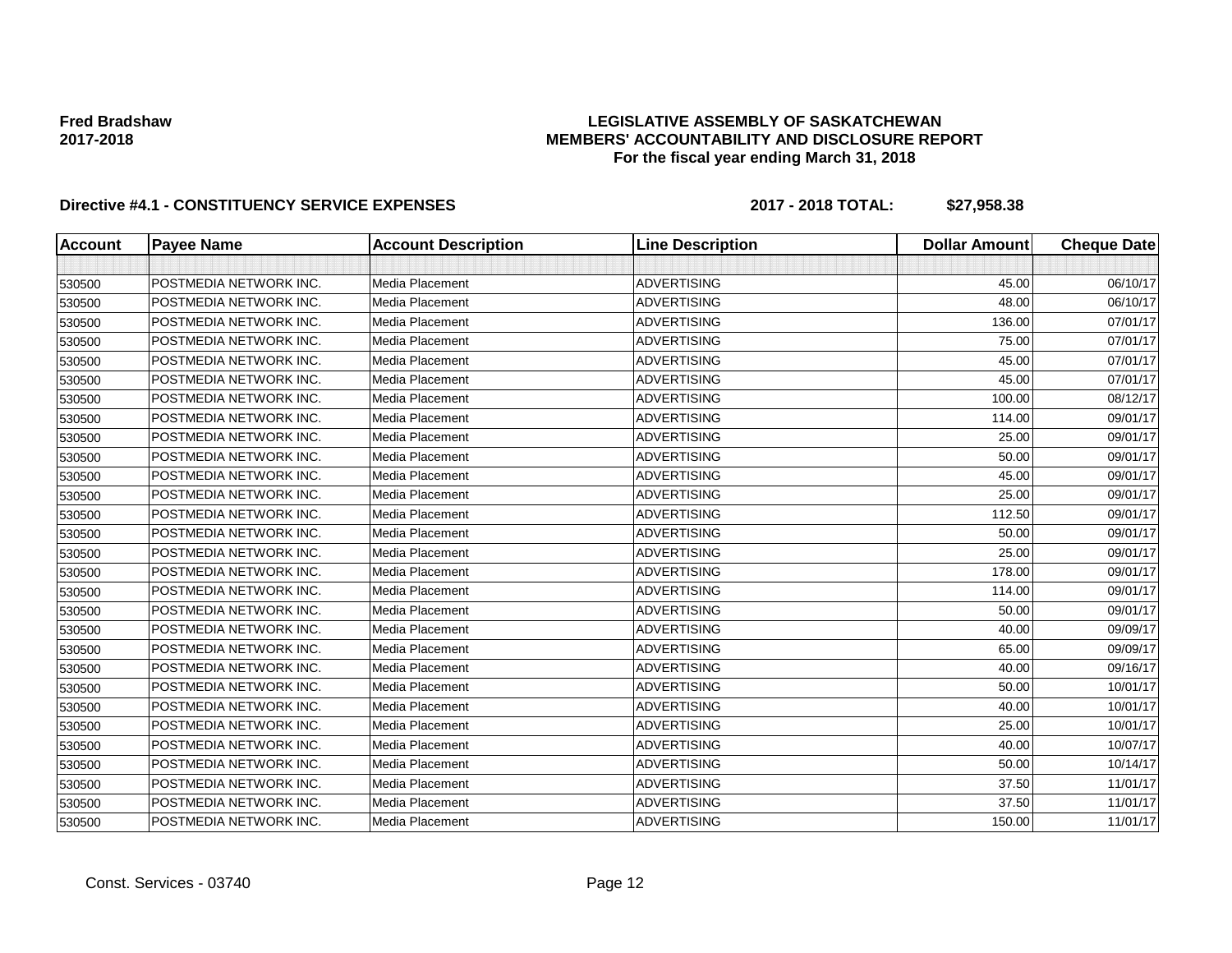### **LEGISLATIVE ASSEMBLY OF SASKATCHEWAN MEMBERS' ACCOUNTABILITY AND DISCLOSURE REPORT For the fiscal year ending March 31, 2018**

| <b>Account</b> | <b>Payee Name</b>                              | <b>Account Description</b>         | <b>Line Description</b>         | <b>Dollar Amount</b> | <b>Cheque Date</b> |
|----------------|------------------------------------------------|------------------------------------|---------------------------------|----------------------|--------------------|
|                |                                                |                                    |                                 |                      |                    |
| 530500         | POSTMEDIA NETWORK INC.                         | Media Placement                    | <b>ADVERTISING</b>              | 37.50                | 11/04/17           |
| 530500         | POSTMEDIA NETWORK INC.                         | Media Placement                    | <b>ADVERTISING</b>              | 37.50                | 11/04/17           |
| 530500         | POSTMEDIA NETWORK INC.                         | <b>Media Placement</b>             | <b>ADVERTISING</b>              | 43.00                | 11/11/17           |
| 530500         | POSTMEDIA NETWORK INC.                         | Media Placement                    | <b>ADVERTISING</b>              | 50.00                | 01/01/18           |
| 530500         | POSTMEDIA NETWORK INC.                         | Media Placement                    | <b>ADVERTISING</b>              | 222.75               | 01/01/18           |
| 530500         | POSTMEDIA NETWORK INC.                         | Media Placement                    | <b>ADVERTISING</b>              | 162.25               | 01/01/18           |
| 530500         | POSTMEDIA NETWORK INC.                         | Media Placement                    | <b>ADVERTISING</b>              | 53.00                | 03/01/18           |
| 530500         | POSTMEDIA NETWORK INC.                         | Media Placement                    | <b>ADVERTISING</b>              | 111.37               | 03/01/18           |
| 530500         | POSTMEDIA NETWORK INC.                         | Media Placement                    | <b>ADVERTISING</b>              | 81.12                | 03/01/18           |
| 530500         | RAWLCO RADIO LTD.                              | Media Placement                    | <b>ADVERTISING</b>              | 76.74                | 03/01/18           |
| 530500         | RAWLCO RADIO LTD.                              | Media Placement                    | <b>ADVERTISING</b>              | 116.65               | 03/01/18           |
| 530500         | RAWLCO RADIO LTD.                              | Media Placement                    | <b>ADVERTISING</b>              | 76.74                | 03/01/18           |
| 530500         | RAWLCO RADIO LTD.                              | <b>Media Placement</b>             | <b>ADVERTISING</b>              | 104.37               | 03/01/18           |
| 530500         | TISDALE SNOWMOBILE CLUB INC.                   | Media Placement                    | <b>ADVERTISING</b>              | 350.00               | 11/01/17           |
| 530500         | TOSHIBA BUSINESS SOLUTIONS                     | Media Placement                    | <b>COPIER CHARGES</b>           | 93.83                | 02/01/18           |
|                | <b>WESTERN PRODUCER</b><br><b>PUBLICATIONS</b> | <b>Media Placement</b>             | <b>ADVERTISING</b>              | 87.57                | 03/07/18           |
| 530500         | POSTMEDIA NETWORK INC.                         | <b>Promotional Items</b>           | <b>GRADUATION CARDS</b>         | 278.40               | 06/01/17           |
| 530900         | <b>JUNCTION REVIEW</b>                         | Books, Mags and Ref Materials      | 1 YR SUBSCRIPTION RENEWAL       | 28.57                | 05/01/17           |
| 550200         | <b>TISDALE RECORDER</b>                        | Books, Mags and Ref Materials      | <b>1YR SUBSCRIPTION RENEWAL</b> | 40.00                | 12/06/17           |
| 550200         | <b>CARROT RIVER PHARMACY</b>                   | Other Material and Supplies        | MISC. & OFFICE SUPPLIES         | 40.16                | 05/01/17           |
| 555000         | <b>CARROT RIVER PHARMACY</b>                   | Other Material and Supplies        | MISC. & OFFICE SUPPLIES         | 4.76                 | 06/01/17           |
| 555000         | <b>CARROT RIVER PHARMACY</b>                   | <b>Other Material and Supplies</b> | <b>OFFICE SUPPLIES</b>          | 8.96                 | 07/01/17           |
| 555000         | <b>CARROT RIVER PHARMACY</b>                   | Other Material and Supplies        | OFFICE SUPPLIES                 | 5.82                 | 08/01/17           |
| 555000         | <b>CARROT RIVER PHARMACY</b>                   | Other Material and Supplies        | OFFICE SUPPLIES                 | 2.11                 | 10/01/17           |
| 555000         | <b>CARROT RIVER PHARMACY</b>                   |                                    | OFFICE SUPPLIES                 | 28.80                | 10/01/17           |
| 555000         |                                                | Other Material and Supplies        |                                 |                      |                    |
| 555000         | <b>CARROT RIVER PHARMACY</b>                   | Other Material and Supplies        | OFFICE SUPPLIES                 | 33.88                | 10/01/17           |
| 555000         | <b>CARROT RIVER PHARMACY</b>                   | Other Material and Supplies        | OFFICE SUPPLIES                 | 17.79                | 12/01/17           |
| 555000         | <b>CARROT RIVER PHARMACY</b>                   | Other Material and Supplies        | OFFICE SUPPLIES                 | 5.29                 | 12/01/17           |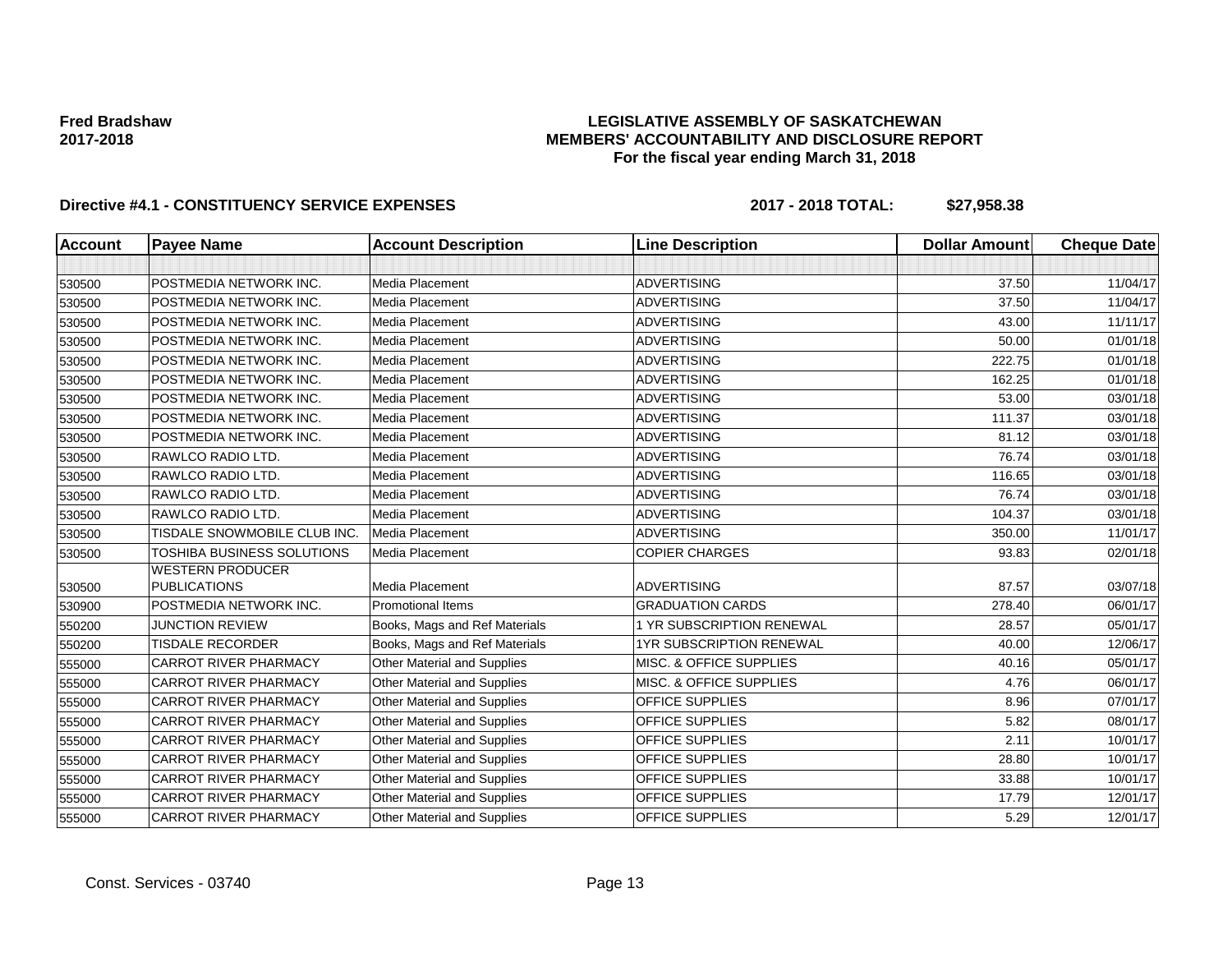#### **LEGISLATIVE ASSEMBLY OF SASKATCHEWAN MEMBERS' ACCOUNTABILITY AND DISCLOSURE REPORT For the fiscal year ending March 31, 2018**

| Account | <b>Payee Name</b>            | <b>Account Description</b>  | <b>Line Description</b>                   | <b>Dollar Amount</b> | <b>Cheque Datel</b> |
|---------|------------------------------|-----------------------------|-------------------------------------------|----------------------|---------------------|
|         |                              |                             |                                           |                      |                     |
| 555000  | <b>CARROT RIVER PHARMACY</b> | Other Material and Supplies | <b>OFFICE SUPPLIES</b>                    | 9.88                 | 01/01/18            |
| 555000  | <b>CARROT RIVER PHARMACY</b> | Other Material and Supplies | <b>MISC. &amp; OFFICE SUPPLIES</b>        | 35.13                | 03/07/18            |
| 555000  | <b>CENTRAL SUPPLIES INC.</b> | Other Material and Supplies | <b>OFFICE SUPPLIES - NO GST</b>           | 431.54               | 10/01/17            |
| 555000  | CENTRAL SUPPLIES INC.        | Other Material and Supplies | <b>OFFICE SUPPLIES - NO GST</b>           | 847.34               | 02/01/18            |
| 555000  | MEYER, SHELLEY L             | Other Material and Supplies | <b>REIMB: MISC. &amp; OFFICE SUPPLIES</b> | 6.99                 | 04/10/17            |
| 555000  | MEYER, SHELLEY L             | Other Material and Supplies | <b>REIMB: MISC. &amp; OFFICE SUPPLIES</b> | 17.48                | 05/18/17            |
| 555000  | MEYER, SHELLEY L             | Other Material and Supplies | <b>REIMB: MISC. &amp; OFFICE SUPPLIES</b> | 19.98                | 11/09/17            |
| 564300  | <b>BRADSHAW, FRED F.</b>     | Computer Hardware - Exp.    | REIMB: WIRELESS MOUSE                     | 53.80                | 05/23/17            |
| 564600  | <b>BR COMPUTERS</b>          | Computer Software - Exp     | <b>SECURITY SOFTWARE&amp;TECH SUPPORT</b> | 96.46                | 09/01/17            |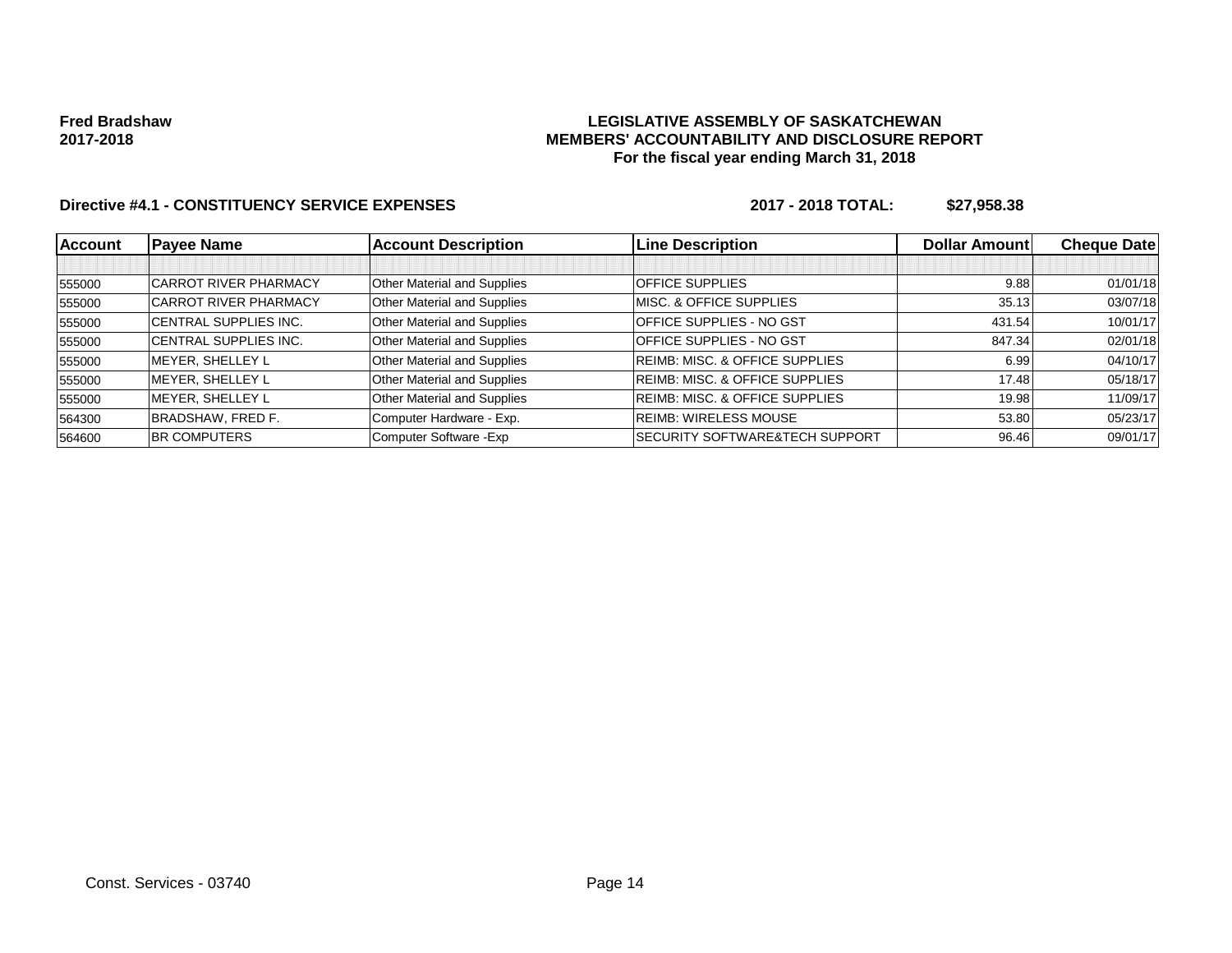### **LEGISLATIVE ASSEMBLY OF SASKATCHEWAN MEMBERS' ACCOUNTABILITY AND DISCLOSURE REPORT For the fiscal year ending March 31, 2018**

# Directive #6 - CONSTITUENCY ASSISTANT EXPENSES 2017 - 2018 TOTAL: \$56,562.80

| <b>Account</b> | <b>Payee Name</b> | <b>Account Description</b>    | <b>Dollar Amount</b> | <b>Cheque Date</b> |
|----------------|-------------------|-------------------------------|----------------------|--------------------|
|                |                   |                               |                      |                    |
| 514300         | MEYER, SHELLEY L  | Part-Time/Permanent Part-Time | 2460.53              | 04/11/17           |
| 514300         | MEYER, SHELLEY L  | Part-Time/Permanent Part-Time | $-2460.52$           | 04/11/17           |
| 514300         | MEYER, SHELLEY L  | Part-Time/Permanent Part-Time | 1239.25              | 04/25/17           |
| 514300         | MEYER, SHELLEY L  | Part-Time/Permanent Part-Time | 1,734.95             | 05/09/17           |
| 514300         | MEYER, SHELLEY L  | Part-Time/Permanent Part-Time | 1,239.25             | 05/24/17           |
| 514300         | MEYER, SHELLEY L  | Part-Time/Permanent Part-Time | 991.39               | 06/06/17           |
| 514300         | MEYER, SHELLEY L  | Part-Time/Permanent Part-Time | 1239.25              | 06/20/17           |
| 514300         | MEYER, SHELLEY L  | Part-Time/Permanent Part-Time | 1,487.10             | 07/05/17           |
| 514300         | MEYER, SHELLEY L  | Part-Time/Permanent Part-Time | 743.54               | 07/18/17           |
| 514300         | MEYER, SHELLEY L  | Part-Time/Permanent Part-Time | 1239.25              | 08/01/17           |
| 514300         | MEYER, SHELLEY L  | Part-Time/Permanent Part-Time | 1239.25              | 08/15/17           |
| 514300         | MEYER, SHELLEY L  | Part-Time/Permanent Part-Time | 991.39               | 08/29/17           |
| 514300         | MEYER, SHELLEY L  | Part-Time/Permanent Part-Time | 1734.95              | 09/12/17           |
| 514300         | MEYER, SHELLEY L  | Part-Time/Permanent Part-Time | 991.39               | 09/26/17           |
| 514300         | MEYER, SHELLEY L  | Part-Time/Permanent Part-Time | 1,239.25             | 10/11/17           |
| 514300         | MEYER, SHELLEY L  | Part-Time/Permanent Part-Time | 1,239.25             | 10/24/17           |
| 514300         | MEYER, SHELLEY L  | Part-Time/Permanent Part-Time | 1,239.25             | 11/07/17           |
| 514300         | MEYER, SHELLEY L  | Part-Time/Permanent Part-Time | 1982.8               | 11/21/17           |
| 514300         | MEYER, SHELLEY L  | Part-Time/Permanent Part-Time | 991.39               | 12/05/17           |
| 514300         | MEYER, SHELLEY L  | Part-Time/Permanent Part-Time | 1,239.25             | 12/19/17           |
| 514300         | MEYER, SHELLEY L  | Part-Time/Permanent Part-Time | 991.39               | 01/03/18           |
| 514300         | MEYER, SHELLEY L  | Part-Time/Permanent Part-Time | 1239.24              | 01/16/18           |
| 514300         | MEYER, SHELLEY L  | Part-Time/Permanent Part-Time | 1,239.25             | 02/01/18           |
| 514300         | MEYER, SHELLEY L  | Part-Time/Permanent Part-Time | 2,478.49             | 02/13/18           |
| 514300         | MEYER, SHELLEY L  | Part-Time/Permanent Part-Time | 1,239.25             | 03/01/18           |
| 514300         | MEYER, SHELLEY L  | Part-Time/Permanent Part-Time | 1239.25              | 03/13/18           |
| 514300         | MEYER, SHELLEY L  | Part-Time/Permanent Part-Time | 991.39               | 03/27/18           |
| 514300         | MEYER, SHELLEY L  | Part-Time/Permanent Part-Time | 712.01               | 04/10/18           |
| 514300         | WARNER, CINDY L   | Part-Time/Permanent Part-Time | 1,381.61             | 04/11/17           |